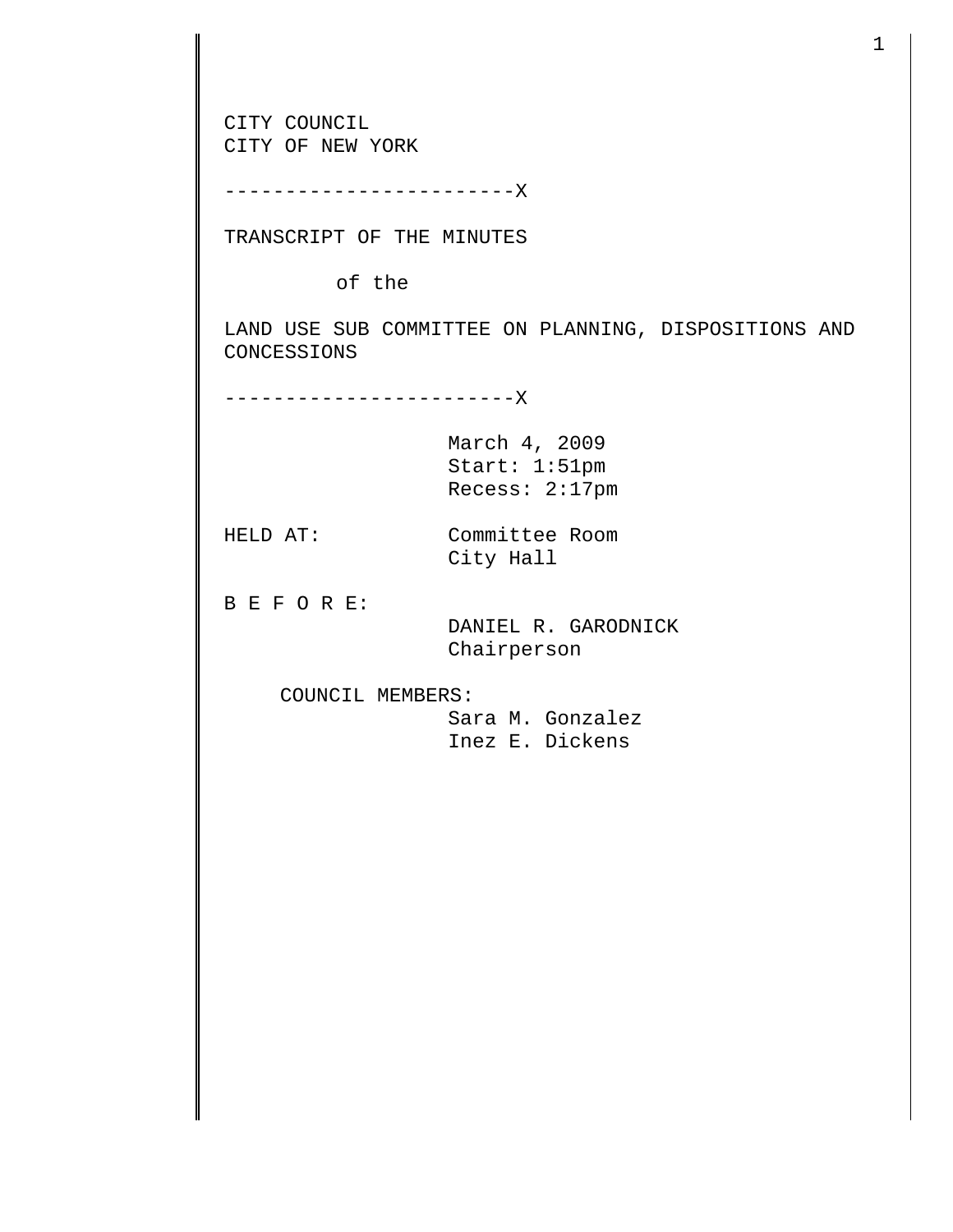## A P P E A R A N C E S (CONTINUED)

Theresa Arroyo Director of Land Use, Intergovernmental Affairs Department of Housing Preservation & Development

Wendell Walters Commissioner for Housing Production Department of Housing Preservation & Development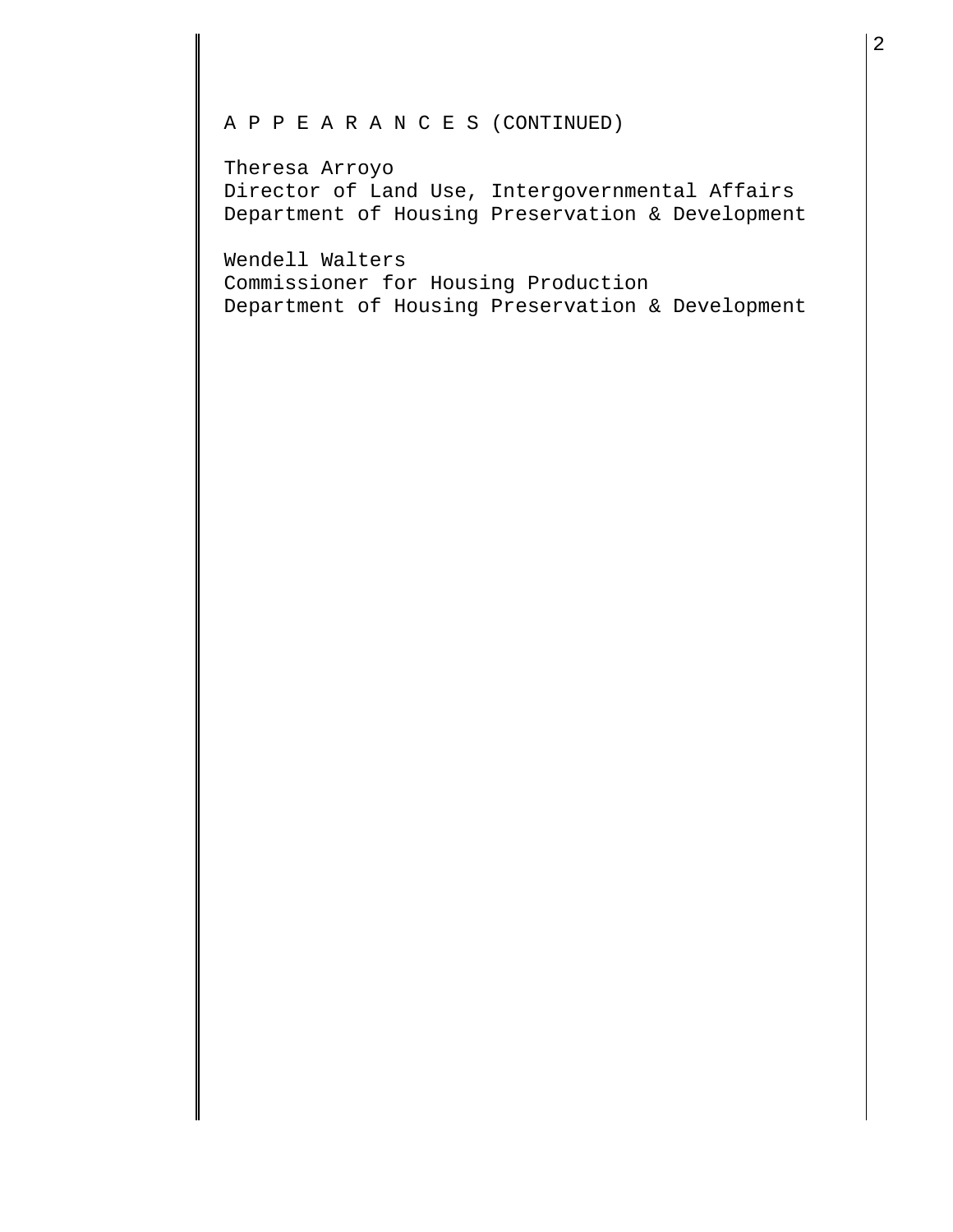| $\mathbf 1$ | 3<br>PLANNING, DISPOSITIONS AND CONCESSIONS        |
|-------------|----------------------------------------------------|
| 2           | CHAIRPERSON GARODNICK: Good                        |
| 3           | afternoon everybody and welcome to the Sub         |
| 4           | Committee on Planning, Dispositions and            |
| 5           | Concessions, a Sub Committee of the Land Use       |
| 6           | Committee of the New York City Council. My name    |
| 7           | is Dan Garodnick. I have the privilege of          |
| 8           | chairing the Sub Committee and am joined by        |
| 9           | Council Members Inez Dickens, of Manhattan; and    |
| 10          | Sara Gonzalez, of Brooklyn. We have a rather       |
| 11          | short agenda today, so we're going to get right    |
| 12          | into it and invite HPD to the witness table to     |
| 13          | start us off with Land Use number 931 at 1157      |
| 14          | Fulton Avenue, Bronx Community Board 3, C090073HAX |
| 15          | in the District of Council Member Foster.          |
| 16          | [Pause]                                            |
| 17          | THERESA ARROYO: Good afternoon.                    |
| 18          | CHAIRPERSON GARODNICK: Good                        |
| 19          | afternoon and welcome.                             |
| 20          | THERESA ARROYO: Thank you. I am                    |
| 21          | Theresa Arroyo, Director of Land Use at HPD's      |
| 22          | Intergovernmental Affairs. LU, I believe you said  |
| 23          | 984, correct? 931, I'm sorry.                      |
| 24          | CHAIRPERSON GARODNICK: No, 931.                    |
| 25          | We're starting with.                               |
|             |                                                    |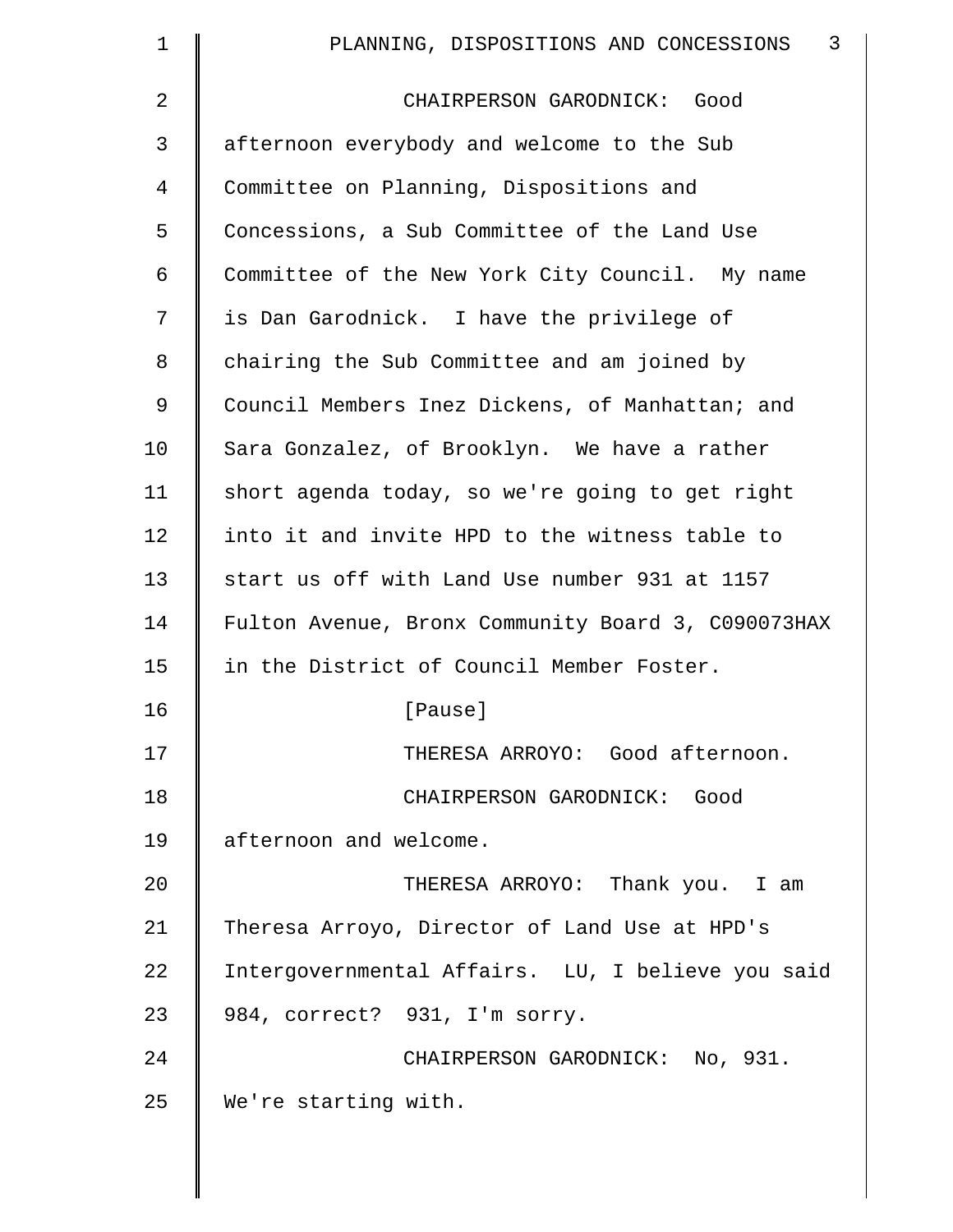| $\mathbf 1$    | 4<br>PLANNING, DISPOSITIONS AND CONCESSIONS        |
|----------------|----------------------------------------------------|
| $\overline{2}$ | I apologize. 931<br>THERESA ARROYO:                |
| $\mathsf{3}$   | consists of the proposed disposition of one        |
| 4              | occupied, city-owned building located at 1157      |
| 5              | Fulton Avenue, under HPD's damp Special Projects   |
| 6              | Program. In 2007, HPD completed rehabilitation of  |
| 7              | the four-story building with 13 bedrooms. The not  |
| 8              | for profit sponsor, Good Counsel Incorporated, who |
| $\mathsf 9$    | has leased the property since 1985, will continue  |
| 10             | to operate it as transitional housing for homeless |
| 11             | single expecting mothers. These women are allowed  |
| 12             | to stay at the shelter for one year after the      |
| 13             | birth of their child. Good Counsel will provide,   |
| 14             | continue to provide on-site social services as     |
| 15             | well as follow up services when the client leaves  |
| 16             | the site. Council Member Foster has reviewed the   |
| 17             | project and indicated her support.                 |
| 18             | CHAIRPERSON GARODNICK: Thank you.                  |
| 19             | Let's just make sure we understand all of this.    |
| 20             | So in 2007 HPD rehabilitated 1157 Fulton Avenue.   |
| 21             | THERESA ARROYO: Right.                             |
| 22             | CHAIRPERSON GARODNICK: And from                    |
| 23             | 1985 on it had been operated by Good Counsel?      |
| 24             | THERESA ARROYO: Good Counsel has                   |
| 25             | been the month-to-month tenant since 1985. So in   |
|                |                                                    |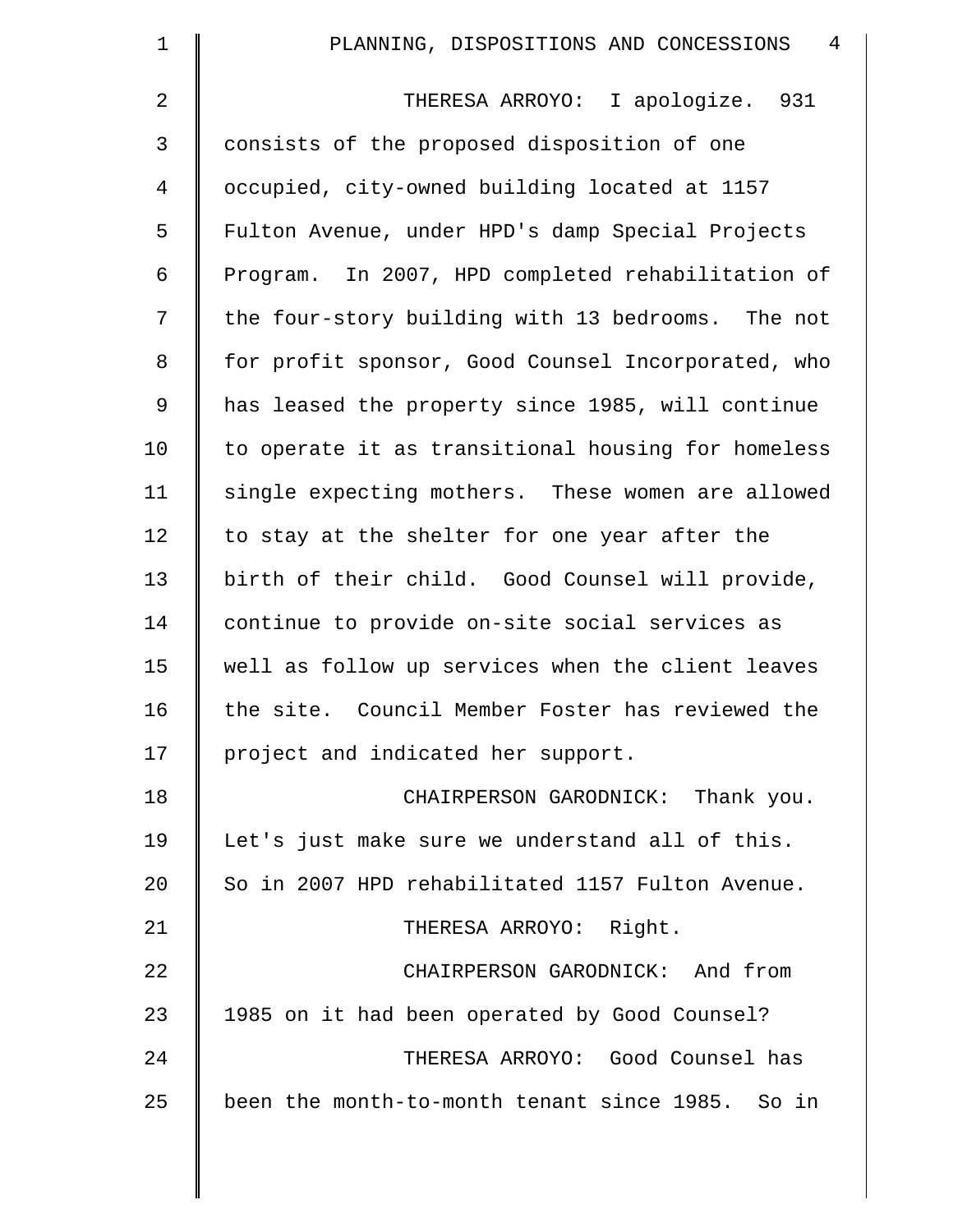| 1  | $-5$<br>PLANNING, DISPOSITIONS AND CONCESSIONS     |
|----|----------------------------------------------------|
| 2  | anticipation of being able to dispose of the       |
| 3  | property, transfer the property to Good Counsel,   |
| 4  | in 2007 we did the rehabilitation of the property. |
| 5  | CHAIRPERSON GARODNICK: Okay. And                   |
| 6  | this is for the one-year use of, you described as  |
| 7  | homeless, single, expecting mothers.               |
| 8  | THERESA ARROYO: Right. It's a                      |
| 9  | transitional housing facility--                    |
| 10 | CHAIRPERSON GARODNICK:                             |
| 11 | [Interposing] And--                                |
| 12 | THERESA ARROYO: Where each client                  |
| 13 | stays around one year after birth.                 |
| 14 | CHAIRPERSON GARODNICK: Okay. And                   |
| 15 | they pay rent to Good Counsel?                     |
| 16 | THERESA ARROYO: Unfortunately, I                   |
| 17 | do not know. Being that-- considering the facts,   |
| 18 | I would imagine-- the whole point of the project,  |
| 19 | I don't believe there's rent as much to prepare    |
| 20 | them for the birth of their child, prepare them    |
| 21 | for the afterwards, continue their studies,        |
| 22 | parenting skills. So I don't believe there's any   |
| 23 | kind of fee as such.                               |
| 24 | CHAIRPERSON GARODNICK: Okay. So,                   |
| 25 | the-- whether it's a nominal amount or no amount-- |
|    |                                                    |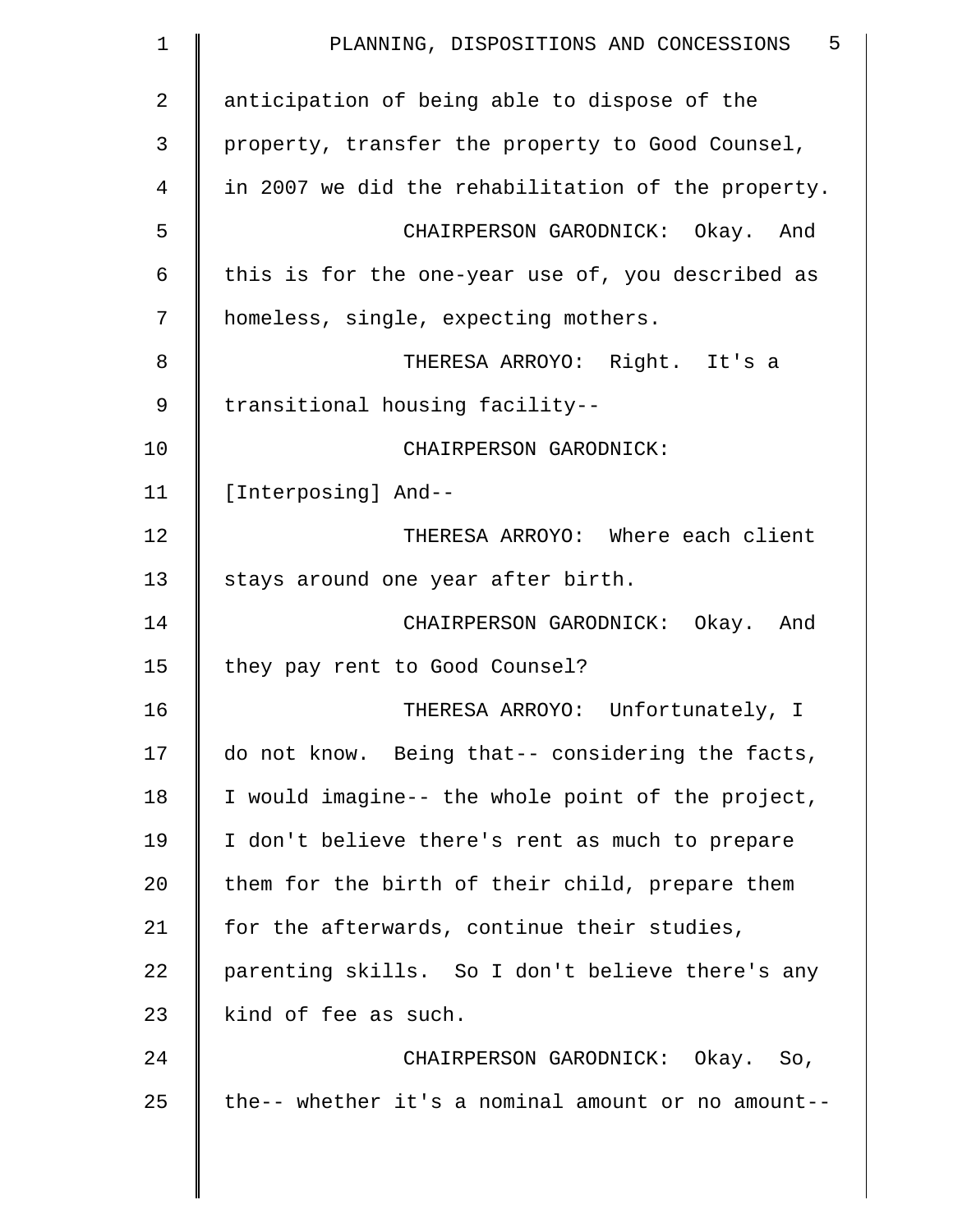| $\mathbf 1$ | $6\overline{6}$<br>PLANNING, DISPOSITIONS AND CONCESSIONS |
|-------------|-----------------------------------------------------------|
| 2           | THERESA ARROYO: [Interposing]                             |
| 3           | Right.                                                    |
| 4           | CHAIRPERSON GARODNICK: The point                          |
| 5           | is that it's 13 apartments.                               |
| 6           | THERESA ARROYO: Bedrooms, yeah.                           |
| 7           | It's-- they have the bedrooms, they have the              |
| 8           | common areas. It is a transitional facility.              |
| 9           | CHAIRPERSON GARODNICK: Thank you.                         |
| 10          | And Council Member Foster has expressed her               |
| 11          | support of this.                                          |
| 12          | THERESA ARROYO: Yes.                                      |
| 13          | CHAIRPERSON GARODNICK: Seeing no                          |
| 14          | members of the public wishing to testify on this          |
| 15          | item, we're going to close the hearing on Land Use        |
| 16          | 931 at 1157 Fulton Avenue, C090073HAX. I want to          |
| 17          | note that we do have on the agenda today, we              |
| 18          | already had the hearing, it's Land Use number 982,        |
| 19          | that's the Puerto Rican Traveling Theatre Company,        |
| 20          | in the district of Speaker Quinn. We are going to         |
| 21          | move now on to Land Use number 1009 to 1013,              |
| 22          | they're related items in the district of Council          |
| 23          | Member Barron, Gateway Estates, in Brooklyn               |
| 24          | Community Board 5. And I will ask HPD to present          |
| 25          | this item as well.                                        |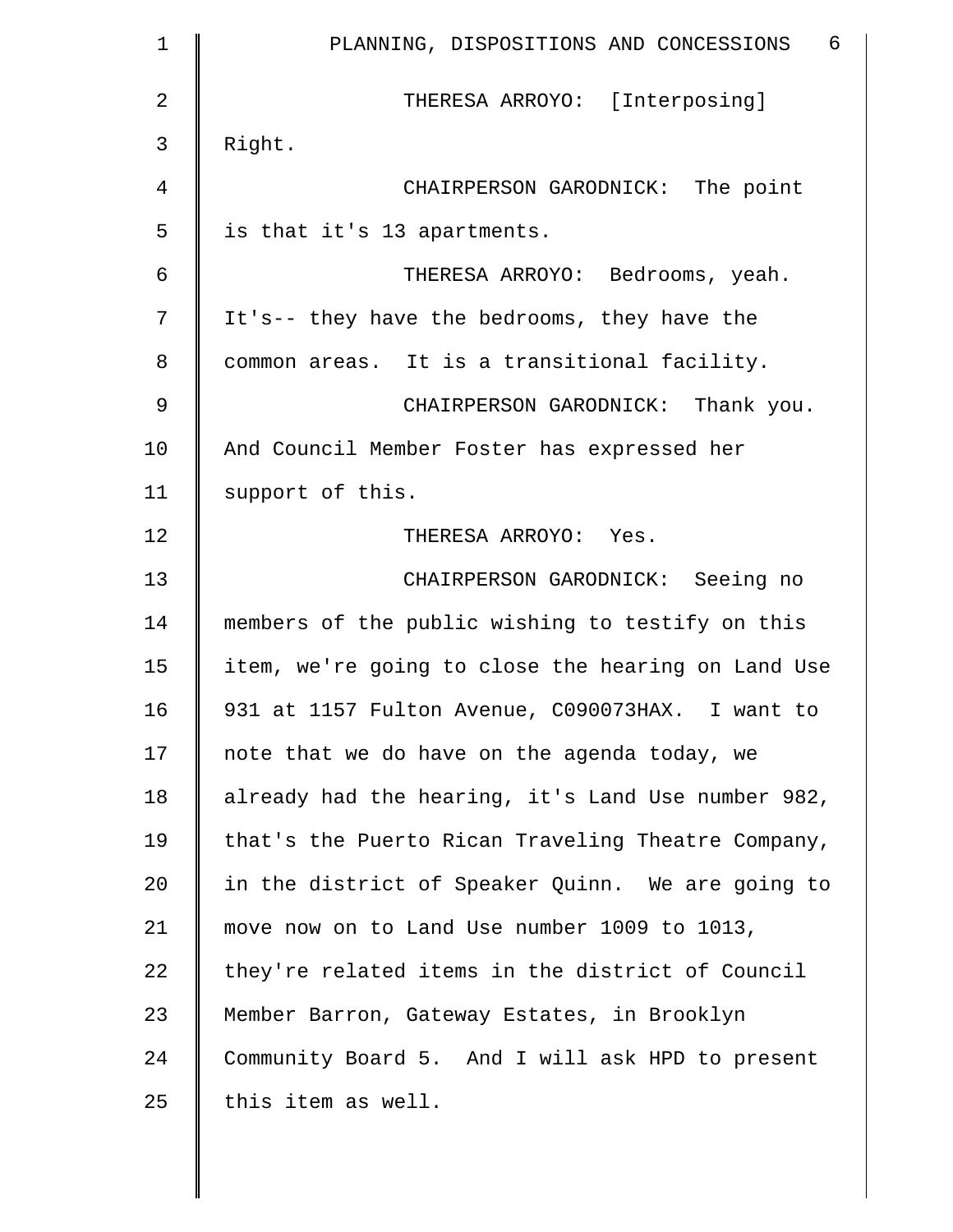| 1  | 7<br>PLANNING, DISPOSITIONS AND CONCESSIONS        |
|----|----------------------------------------------------|
| 2  | WENDELL WALTERS: Good afternoon,                   |
| 3  | of course. My name is Wendell Walters, a           |
| 4  | Commissioner for Housing Production at HPD. I'm    |
| 5  | here to introduce, as you said, Land Use numbers   |
| 6  | 1009 through 1013, and known as the Gateway        |
| 7  | Estates Phase II project, which consists of five   |
| 8  | related ULURP actions. Land Use number 1009        |
| 9  | consists of the proposed third amendment to the    |
| 10 | Fresh Creek Urban Renewal Plan. This will          |
| 11 | facilitate the development of a mixed-use project  |
| 12 | containing affordable housing, local retail and    |
| 13 | community facility and uses of the remaining       |
| 14 | undeveloped land in the Fresh Creek Urban Renewal  |
| 15 | area. Land Uses 1010, 1011 and 1013 consist of a   |
| 16 | proposed amendment of the zoning map, the approval |
| 17 | of a special permit to modify the sign regulations |
| 18 | within a general large scale development, and the  |
| 19 | amendment of the City map, all to facilitate the   |
| 20 | development of the project known as Gateway        |
| 21 | Estates II and known before the Council as Land    |
| 22 | Use number 1012. Land Use 1012 consists of the     |
| 23 | proposed disposition of ten city-owned vacant lots |
| 24 | located at Flatlands Avenue, Elton Street,         |
| 25 | Vandalia Avenue and Meadow Street, for             |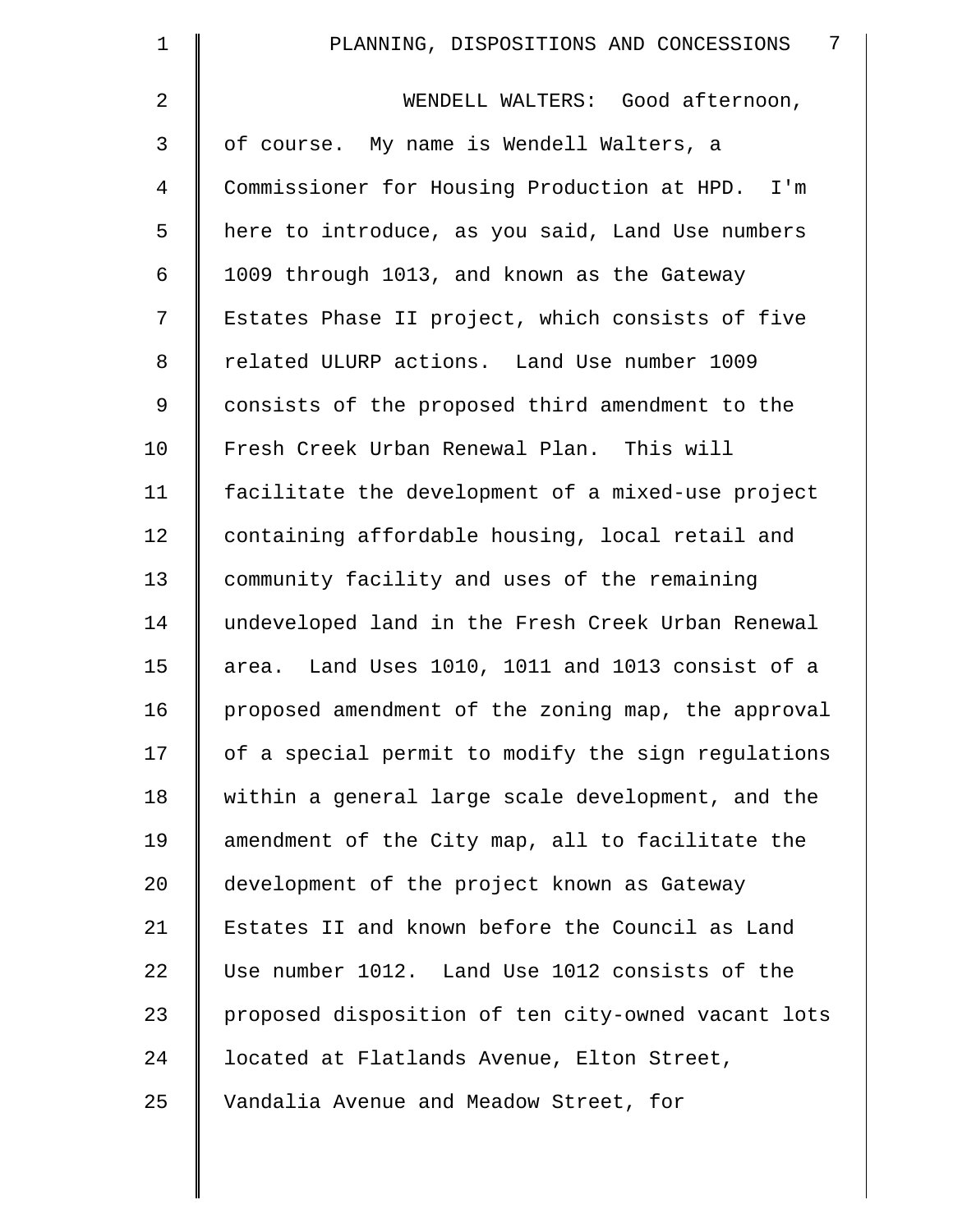| $\mathbf 1$    | 8<br>PLANNING, DISPOSITIONS AND CONCESSIONS        |
|----------------|----------------------------------------------------|
| $\overline{2}$ | development, through HPD's Large Scale Development |
| 3              | Program. The proposed sponsors, Gateway Center     |
| $\overline{4}$ | Properties Phase II, LLC, and Gateway Elton Street |
| 5              | I, LLC, along with Nehemiah Housing Development    |
| 6              | Fund Company, would develop these lots along with  |
| 7              | a 21-acre State-owned vacant lot in multiple       |
| 8              | phases. The project includes the construction of   |
| 9              | 420 total residential buildings, containing        |
| 10             | approximately 1,858 dwelling units, and            |
| 11             | approximately 620,000 square feet of commercial    |
| 12             | improvements. Councilman Barron has been briefed   |
| 13             | on the project and has indicated his support.      |
| 14             | Within the residential development itself, as I    |
| 15             | mentioned, there was 1,858 units, 1,118 of those   |
| 16             | units will be developed by the Nehemiah Housing    |
| 17             | Fund Corporation, and 740 of those units would be  |
| 18             | built along the main north-south Elton Street      |
| 19             | corridor, with the joint venture partnership of    |
| 20             | the Related Companies and Hudson Companies, broken |
| 21             | down within a homeownership project, which is 462  |
| 22             | units of rental project, which is 198 units, and a |
| 23             | small senior housing portion that will be a total  |
| 24             | of 80 units. The overall affordability for the     |
| 25             | project, among all those different categories will |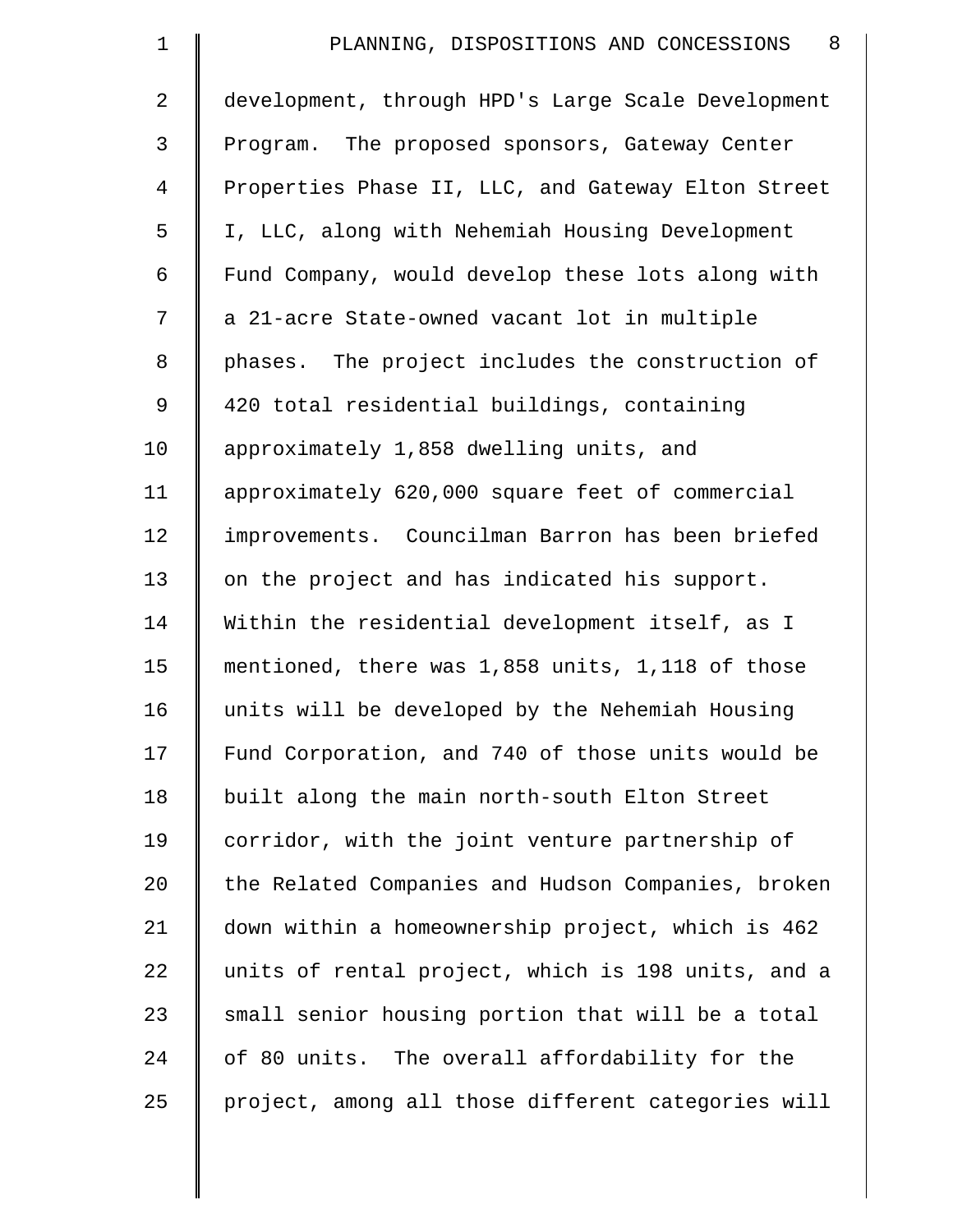| $\mathbf 1$    | 9<br>PLANNING, DISPOSITIONS AND CONCESSIONS        |
|----------------|----------------------------------------------------|
| $\overline{2}$ | be 80% of the homeownership units will be at 80%,  |
| 3              | up to 80% of AMI and lower. 20% of the             |
| $\overline{4}$ | homeownership units in the project will be in the  |
| 5              | 80 to 110% of AMI, and the rental units will all   |
| 6              | be affordable under 80% of AMI. This project has   |
| 7              | gone through extensive discussion and briefing     |
| 8              | within the community, as well as negotiations with |
| 9              | the local Council Member. As I mentioned before,   |
| 10             | a 21-acre portion of the site is owned by the      |
| 11             | State of New York, which there is a proposed       |
| 12             | agreement with the State for the acquisition of    |
| 13             | that portion of the site. We're very excited       |
| 14             | about this project in an area of East New York,    |
| 15             | Brooklyn, that definitely deserves this kind of    |
| 16             | development. And again, we've had much discussion  |
| 17             | with the local Council Member about this project,  |
| 18             | and he's indicated his support. Thank you.         |
| 19             | CHAIRPERSON GARODNICK: Thank you                   |
| 20             | very much. So the actions that you're seeking are  |
| 21             | the demapping and remapping of streets, as you     |
| 22             | said; an amendment to the Urban Renewal Plan; a    |
| 23             | special permit resignage; the UDAAP and            |
| 24             | disposition of ten sites owned by the City for the |
| 25             | purpose of the development of both commercial and  |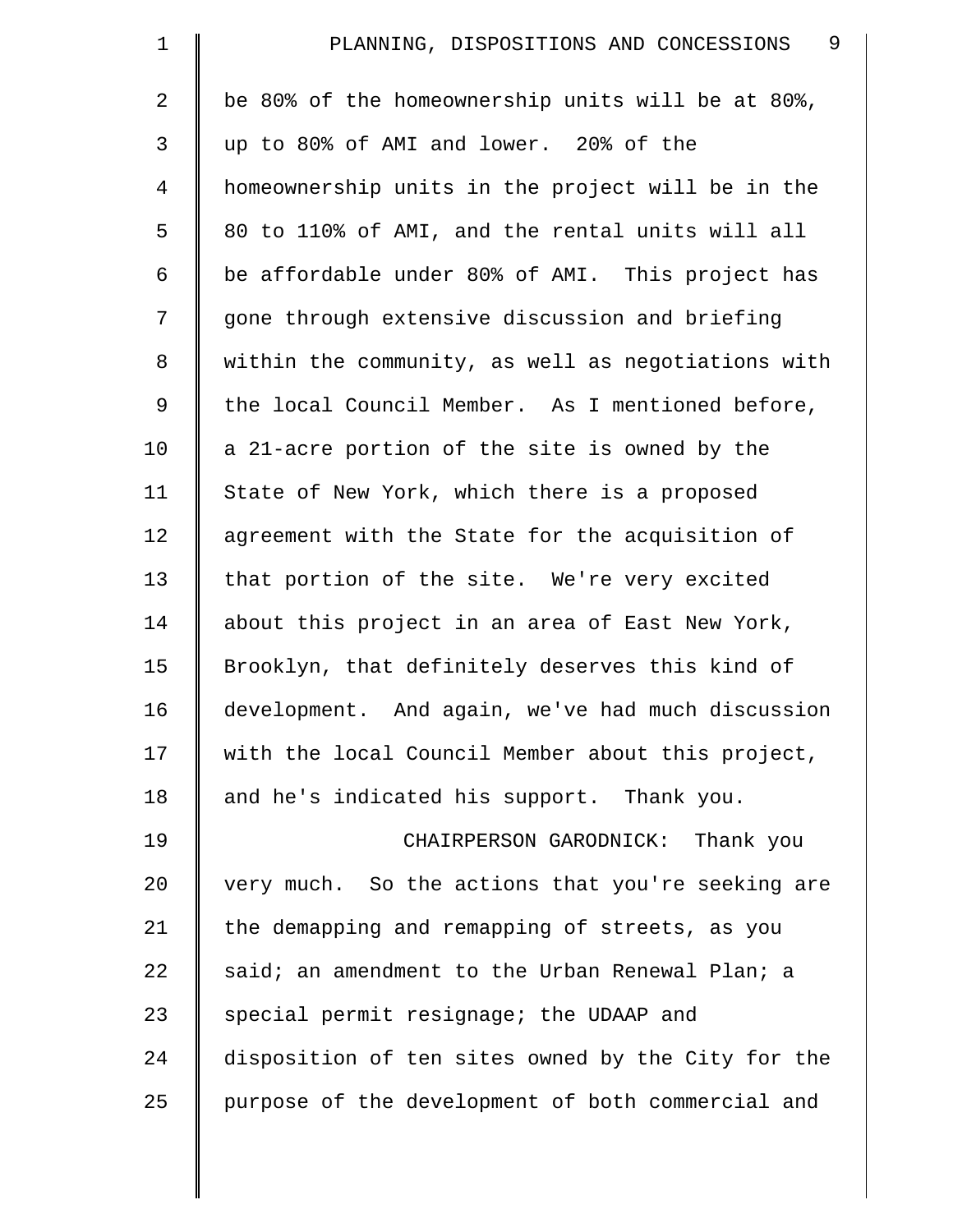| $\mathbf 1$ | PLANNING, DISPOSITIONS AND CONCESSIONS 10          |
|-------------|----------------------------------------------------|
| 2           | residential.                                       |
| 3           | WENDELL WALTERS: That's correct.                   |
| 4           | CHAIRPERSON GARODNICK: And just to                 |
| 5           | make sure that I have the numbers correct, you     |
| 6           | noted that there were 1,858 units, divided--       |
| 7           | WENDELL WALTERS: [Interposing]                     |
| 8           | 1,000 -- I'll go through it again with you. I      |
| 9           | don't mind, sir.                                   |
| 10          | CHAIRPERSON GARODNICK: Sure.                       |
| 11          | WENDELL WALTERS: 1,118 units will                  |
| 12          | be developed by the Nehemiah Housing Development   |
| 13          | Fund Company.                                      |
| 14          | CHAIRPERSON GARODNICK: Got it.                     |
| 15          | WENDELL WALTERS: Then there will                   |
| 16          | be another 740 units built along the main north-   |
| 17          | south corridor called Elton Street.                |
| 18          | CHAIRPERSON GARODNICK: By?                         |
| 19          | WENDELL WALTERS: That will be                      |
| 20          | developed by the joint venture partnership of the  |
| 21          | Related Companies and the Hudson Companies, of     |
| 22          | which they'll be broken down within three          |
| 23          | different segments. Actually only two of the       |
| 24          | segments there will be done with the joint venture |
| 25          | partnership. There's a third section, the senior   |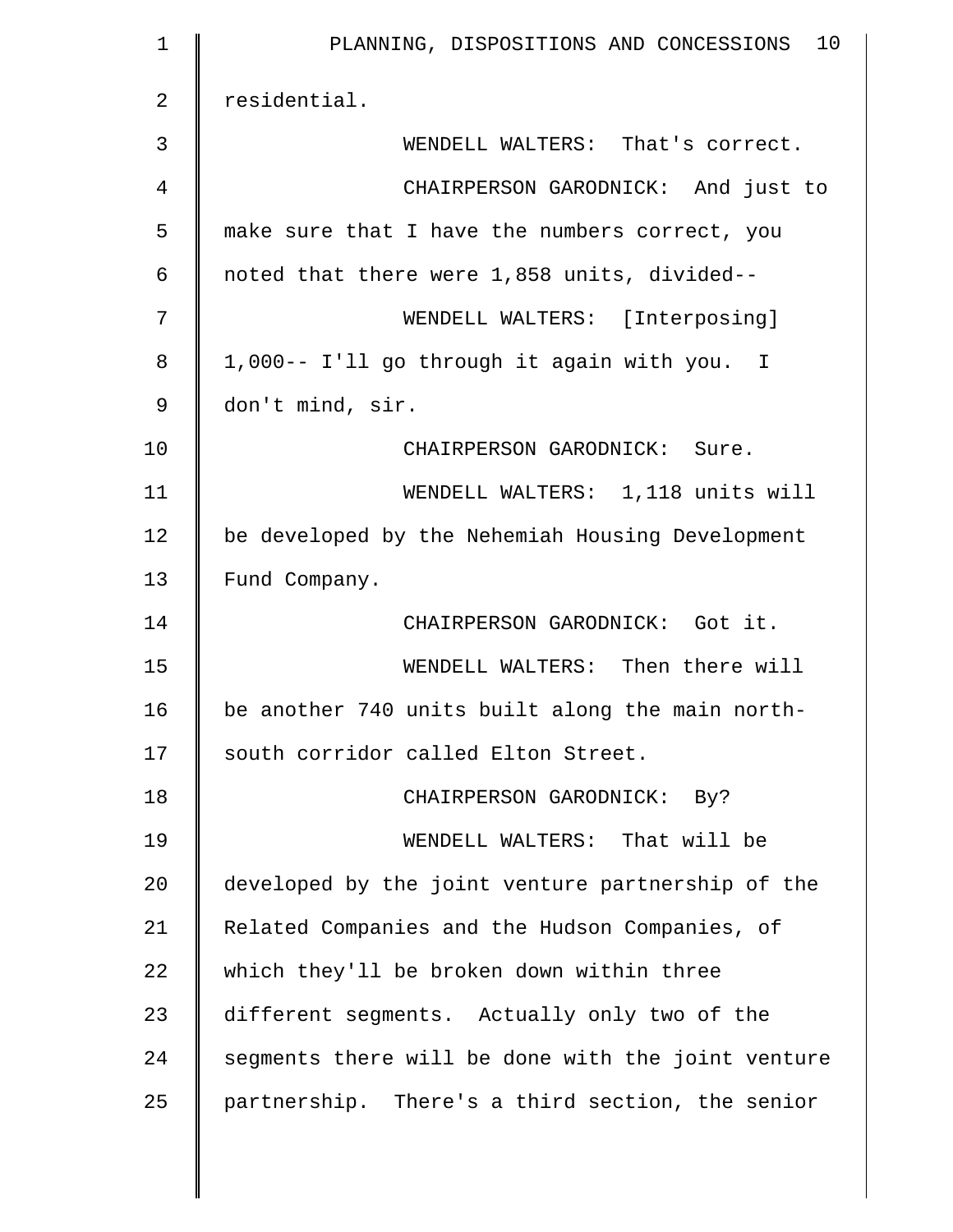| $\mathbf 1$ | PLANNING, DISPOSITIONS AND CONCESSIONS 11          |
|-------------|----------------------------------------------------|
| 2           | housing, that we are working with Nehemiah on.     |
| 3           | But the 740 units-- of the 740 units, 462 of them  |
| 4           | will be homeownership. 198 of them will be low-    |
| 5           | income rental, and another 80 of them will be      |
| 6           | senior housing.                                    |
| 7           | CHAIRPERSON GARODNICK: I see.                      |
| 8           | Okay, that was where I--                           |
| 9           | WENDELL WALTERS: [Interposing] Of                  |
| 10          | the 740.                                           |
| 11          | CHAIRPERSON GARODNICK: That was                    |
| 12          | where I was confused. So the breakdown that you    |
| 13          | gave on homeownership, rental and senior, that was |
| 14          | of the 740?                                        |
| 15          | WENDELL WALTERS: With the senior,                  |
| 16          | that's correct.                                    |
| 17          | CHAIRPERSON GARODNICK: Okay. And                   |
| 18          | then the 1,118?                                    |
| 19          | WENDELL WALTERS: Is the Nehemiah                   |
| 20          | Housing, which will be one and two-family and what |
| 21          | we call octet, eight-unit buildings that have all  |
| 22          | homeownership volume.                              |
| 23          | CHAIRPERSON GARODNICK: Any                         |
| 24          | affordability restrictions there?                  |
| 25          | WENDELL WALTERS: All of the                        |
|             |                                                    |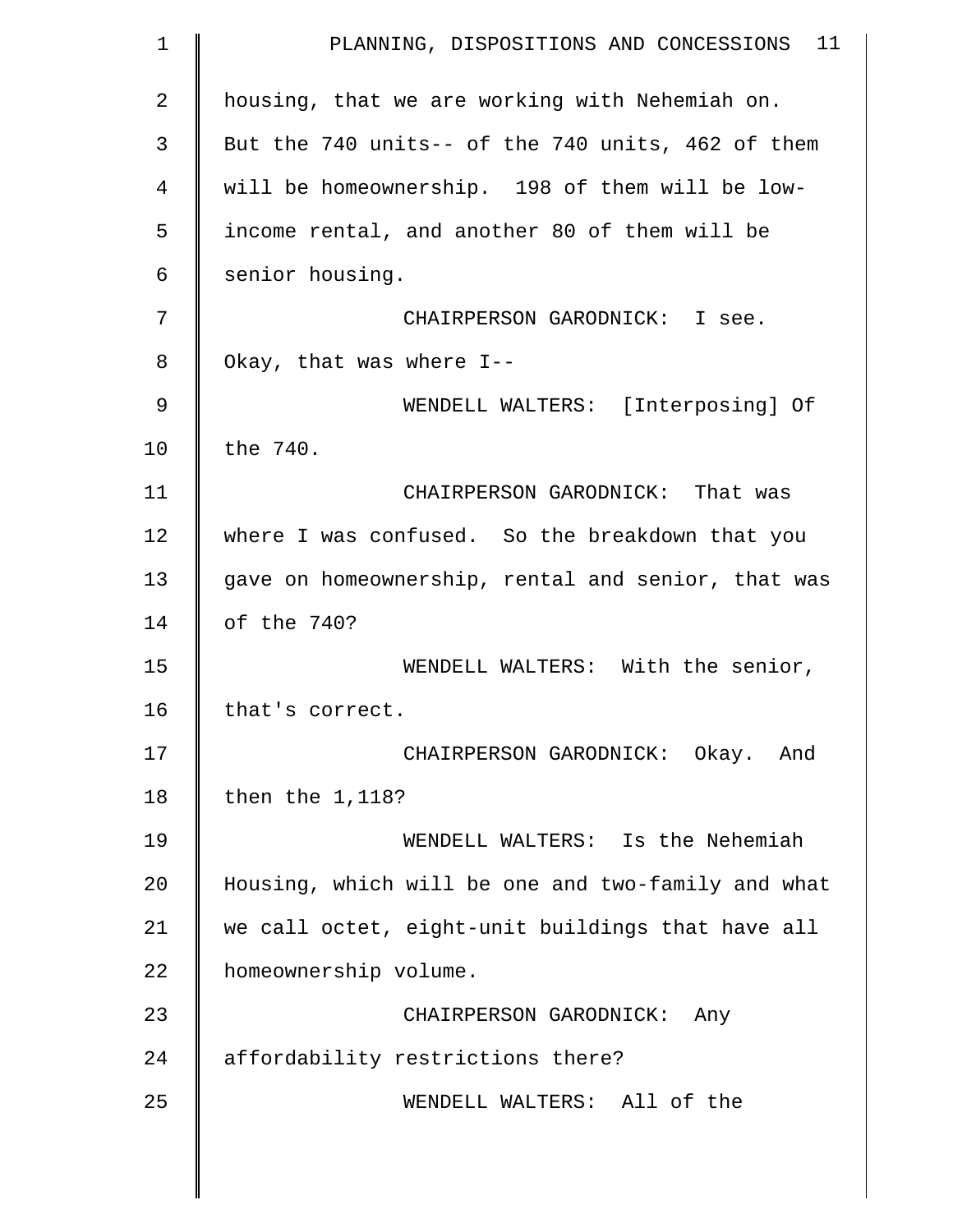| $\mathbf 1$   | PLANNING, DISPOSITIONS AND CONCESSIONS 12          |
|---------------|----------------------------------------------------|
| 2             | Nehemiah housing will be affordable, and a large   |
| 3             | percentage of them, 80% of them will be under 80%  |
| 4             | of AMI.                                            |
| 5             | CHAIRPERSON GARODNICK: Okay. Tell                  |
| 6             | us about the commercial space here. There's        |
| 7             | already retail, commercial on one end of this      |
| 8             | development. What's anticipated for the rest?      |
| $\mathcal{G}$ | WENDELL WALTERS: Well that portion                 |
| 10            | of the site will be developed with the Related     |
| 11            | Companies. As you mentioned, there's already an    |
| 12            | existing shopping center there. They're going to   |
| 13            | pretty much double up on the size of that to       |
| 14            | 620,000 square feet. The kind of stores that have  |
| 15            | contemplated there are still under discussion, and |
| 16            | there are representatives from Related who can     |
| 17            | talk a little bit more about that here today if    |
| 18            | necessary. But it's a big driver, economic         |
| 19            | driver, for the whole project. There is            |
| 20            | acquisition costs associated with that for the     |
| 21            | City of New York that we'll be using to offset     |
| 22            | some of the other costs that we'll be using to     |
| 23            | subsidize Nehemiah for the affordable portion.     |
| 24            | CHAIRPERSON GARODNICK: What is the                 |
| 25            | overall cost to the City for the subsidies of      |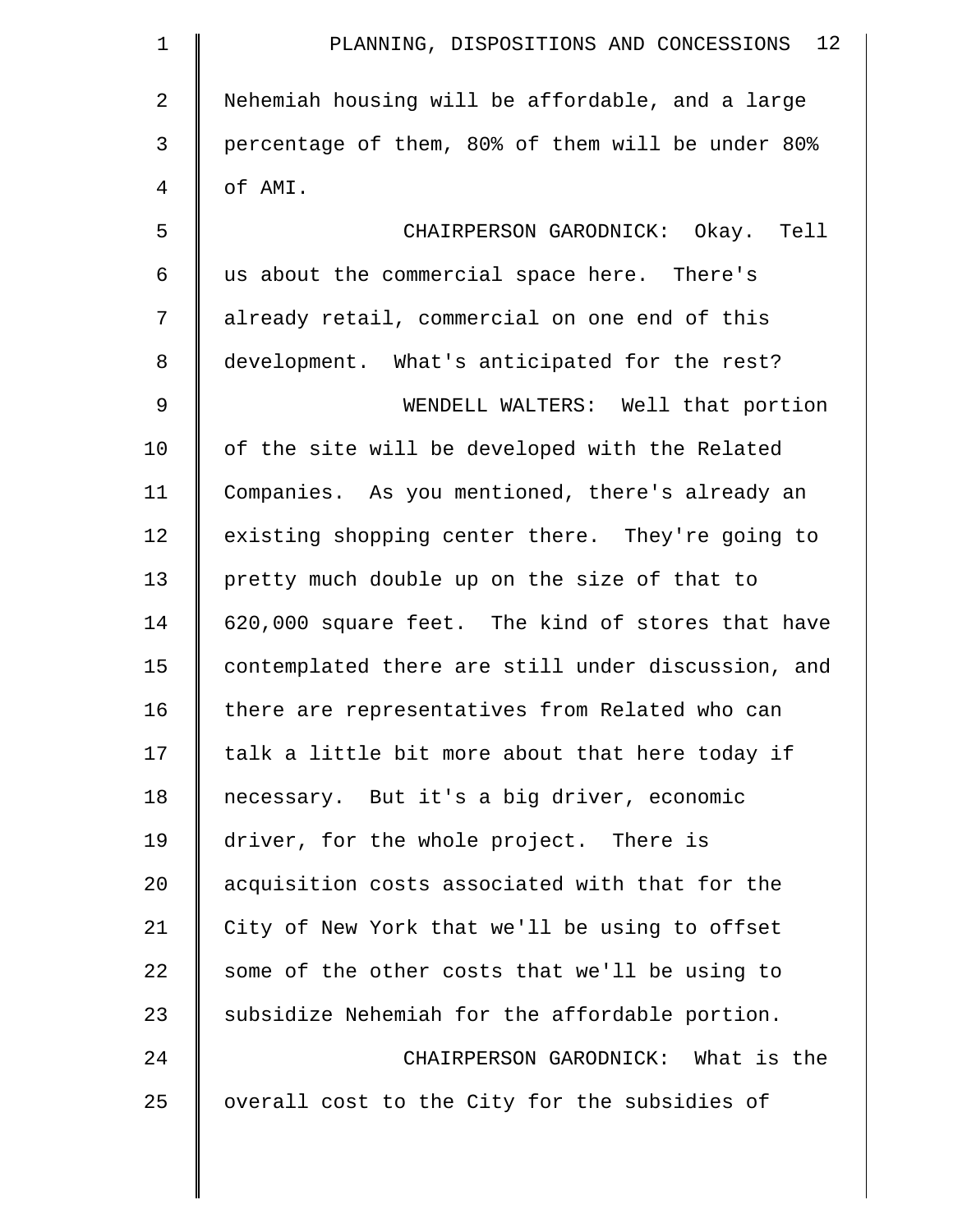| $\mathbf 1$    | PLANNING, DISPOSITIONS AND CONCESSIONS 13          |
|----------------|----------------------------------------------------|
| $\overline{a}$ | Nehemiah or infrastructure improvements associated |
| 3              | with the project?                                  |
| 4              | WENDELL WALTERS: It's a fairly                     |
| 5              | large number. We do subsidize the Nehemiah         |
| 6              | Housing to the tune of \$46,000 a unit. And the    |
| 7              | infrastructure for the project, as you can well    |
| 8              | imagine, the area has been barren for many years;  |
| 9              | there's nothing out there. So we're doing all of   |
| 10             | the water mains and storm drainage and sanitary    |
| 11             | lines, and it's costing upwards towards            |
| 12             | \$100,000,000 for the total cost of the            |
| 13             | infrastructure.                                    |
| 14             | CHAIRPERSON GARODNICK: Sorry, the                  |
| 15             | number was 100?                                    |
| 16             | WENDELL WALTERS: That's correct.                   |
| 17             | CHAIRPERSON GARODNICK:                             |
| 18             | \$100,000,000.                                     |
| 19             | WENDELL WALTERS: I should add that                 |
| 20             | there are-- there are currently two phases of      |
| 21             | construction of prior Urban Renewal Area Plan      |
| 22             | approvals from 1996 that are currently in          |
| 23             | construction with the Nehemiah housing. And we're  |
| 24             | building at this point 233 houses and 361 total    |
| 25             | units are currently in construction out there      |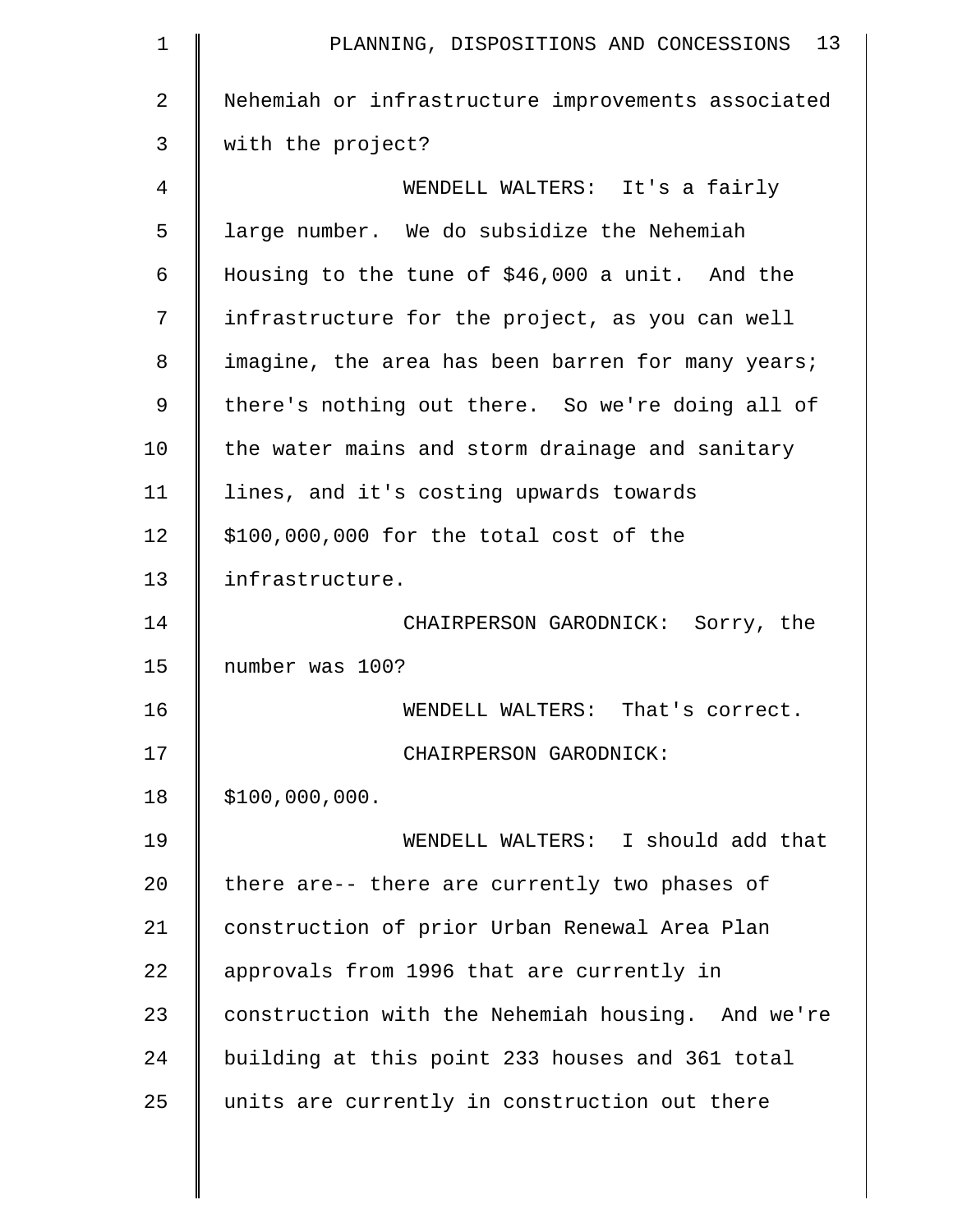| 1  | 14<br>PLANNING, DISPOSITIONS AND CONCESSIONS       |
|----|----------------------------------------------------|
| 2  | under the prior plan.                              |
| 3  | CHAIRPERSON GARODNICK: Okay. And                   |
| 4  | which-- I assume the infrastructure comes first,   |
| 5  | is that right?                                     |
| 6  | WENDELL WALTERS: That's correct.                   |
| 7  | We do design it and built it approximately a year, |
| 8  | a year and a half prior to doing the construction  |
| 9  | on the housing.                                    |
| 10 | CHAIRPERSON GARODNICK: And in                      |
| 11 | light of the climate that we're in, I mean I'm all |
| 12 | for developing infrastructure in the City, are     |
| 13 | there obligations, what sort of obligations are    |
| 14 | there on related Hudson, Nehemiah, to do what is   |
| 15 | anticipated in light of the fact that the City     |
| 16 | will be putting out its money first?               |
| 17 | WENDELL WALTERS: Well, right now                   |
| 18 | the legal definition of their status with the City |
| 19 | of New York is under negotiation. We do of course  |
| 20 | go through the approvals through the Council and   |
| 21 | the legal obligations are not memorialized until   |
| 22 | we actually enter into contracts with them for     |
| 23 | disposition. So--                                  |
| 24 | CHAIRPERSON GARODNICK:                             |
| 25 | [Interposing] So the answer is at the moment?      |
|    |                                                    |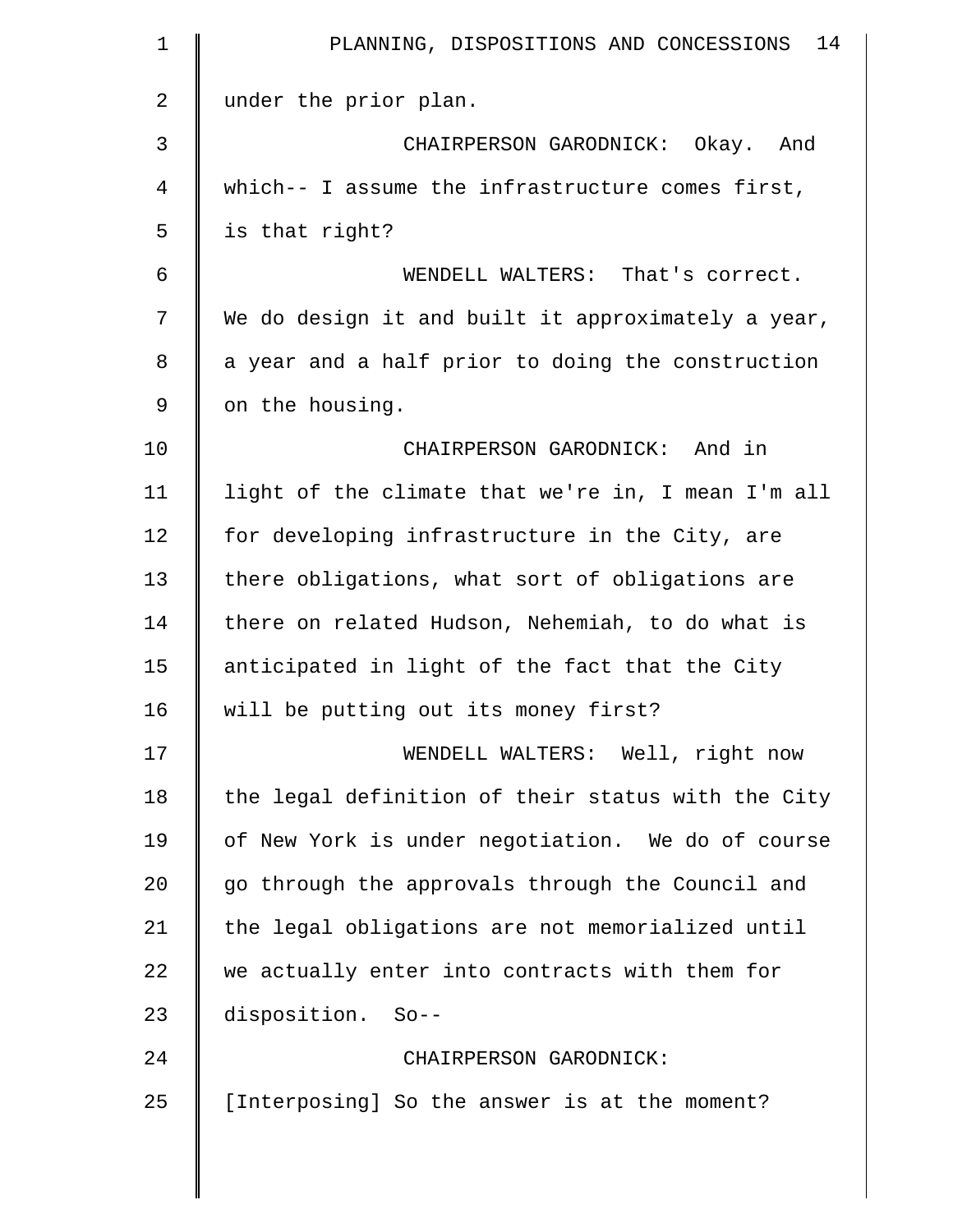| $\mathbf 1$    | PLANNING, DISPOSITIONS AND CONCESSIONS 15          |
|----------------|----------------------------------------------------|
| $\overline{2}$ | WENDELL WALTERS: At the moment--                   |
| 3              | CHAIRPERSON GARODNICK:                             |
| $\overline{4}$ | [Interposing] There's no obligation for anybody to |
| 5              | do anything.                                       |
| 6              | WENDELL WALTERS: There's no                        |
| 7              | obligation for anybody to do anything at the       |
| 8              | moment.                                            |
| 9              | CHAIRPERSON GARODNICK: Okay.                       |
| 10             | WENDELL WALTERS: Until we actually                 |
| 11             | sign the land disposition agreements with the      |
| 12             | groups.                                            |
| 13             | CHAIRPERSON GARODNICK: What sort                   |
| 14             | of-- will this be part of the negotiations, I      |
| 15             | guess, is really what I would ask at this moment?  |
| 16             | Will that element be part of the negotiations,     |
| 17             | ensuring that if the City is putting forth         |
| 18             | \$100,000,000 that they're actually be or that     |
| 19             | there is actually enough money to or financing to  |
| 20             | be able to achieve what is intended to be achieved |
| 21             | here?                                              |
| 22             | WENDELL WALTERS: Well as you can                   |
| 23             | well imagine, financing for these projects are     |
| 24             | increasingly difficult. And as I said before,      |
| 25             | there are currently two prior phases that are      |
|                |                                                    |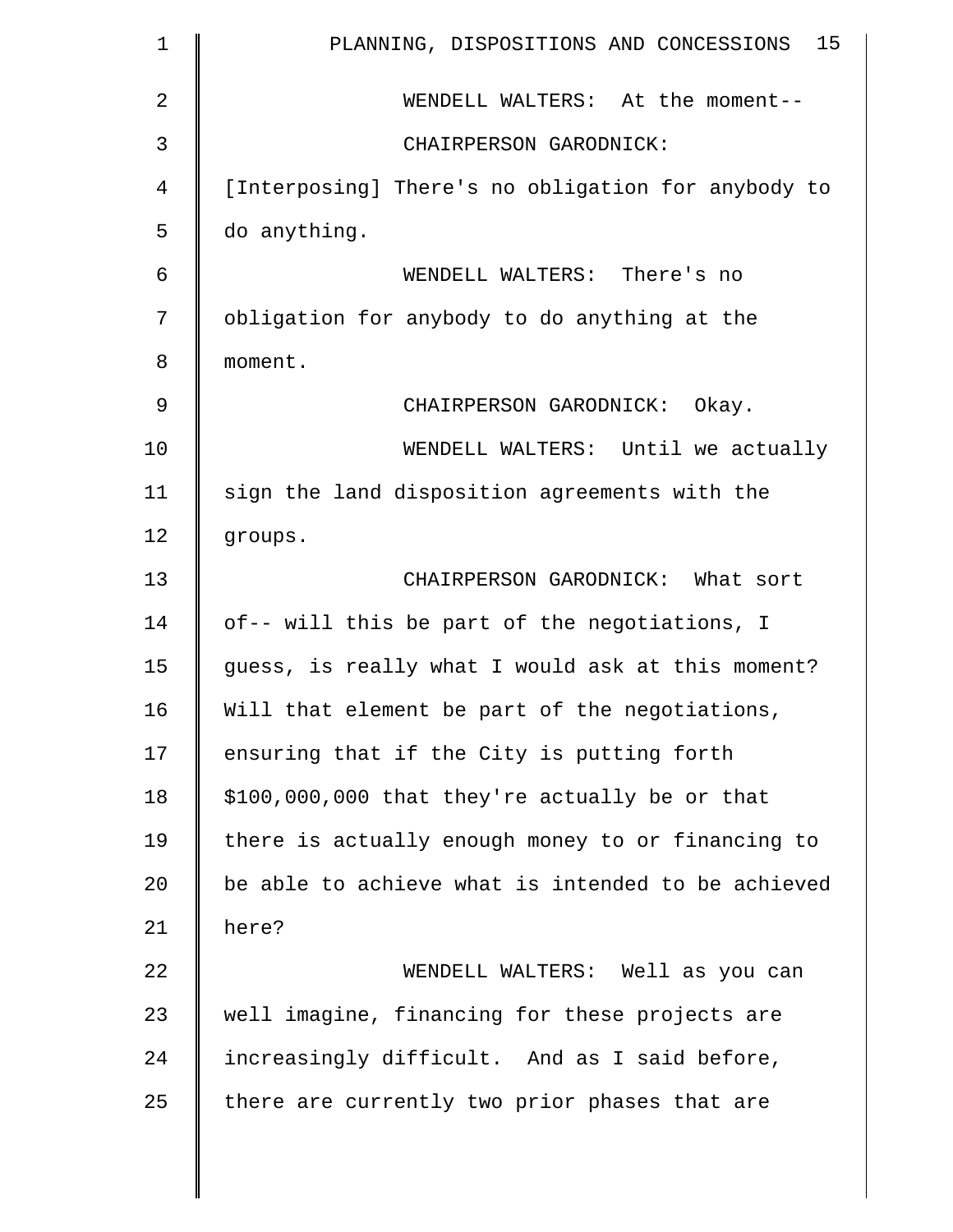| $\mathbf 1$    | 16<br>PLANNING, DISPOSITIONS AND CONCESSIONS       |
|----------------|----------------------------------------------------|
| 2              | under construction, and it is part of our overall  |
| $\mathfrak{Z}$ | plan for the area. So there is every expectation   |
| 4              | that we'll be moving forward with the level of     |
| 5              | affordability that is outlined, particularly for   |
| 6              | the Nehemiah side, it's part of their mission to   |
| 7              | provide affordable homeownership opportunities.    |
| $\,8\,$        | CHAIRPERSON GARODNICK: Okay. Well                  |
| $\mathsf 9$    | you understand my question though, which is, how   |
| 10             | are we going to feel confident as a City, HPD,     |
| 11             | this Council, that we are not simply laying pipes  |
| 12             | where there is no financing in the private sector  |
| 13             | to be able to accomplish what we're discussing     |
| 14             | here? My question to you is, is that going to be   |
| 15             | part of the negotiations, a certain assurances on  |
| 16             | the part of the development team here, whether     |
| 17             | it's Nehemiah or Related or Hudson, that they have |
| 18             | financing in place to be able to do what we are    |
| 19             | allowing them to do here, or is that something     |
| 20             | that will just be a hope for the best sort of      |
| 21             | situation on the part of the City?                 |
| 22             | WENDELL WALTERS: I understand your                 |
| 23             | question, but it's hard for me to say that they    |
| 24             | will-- do they have a deal on the table with their |
| 25             | construction lender. We anticipate that being the  |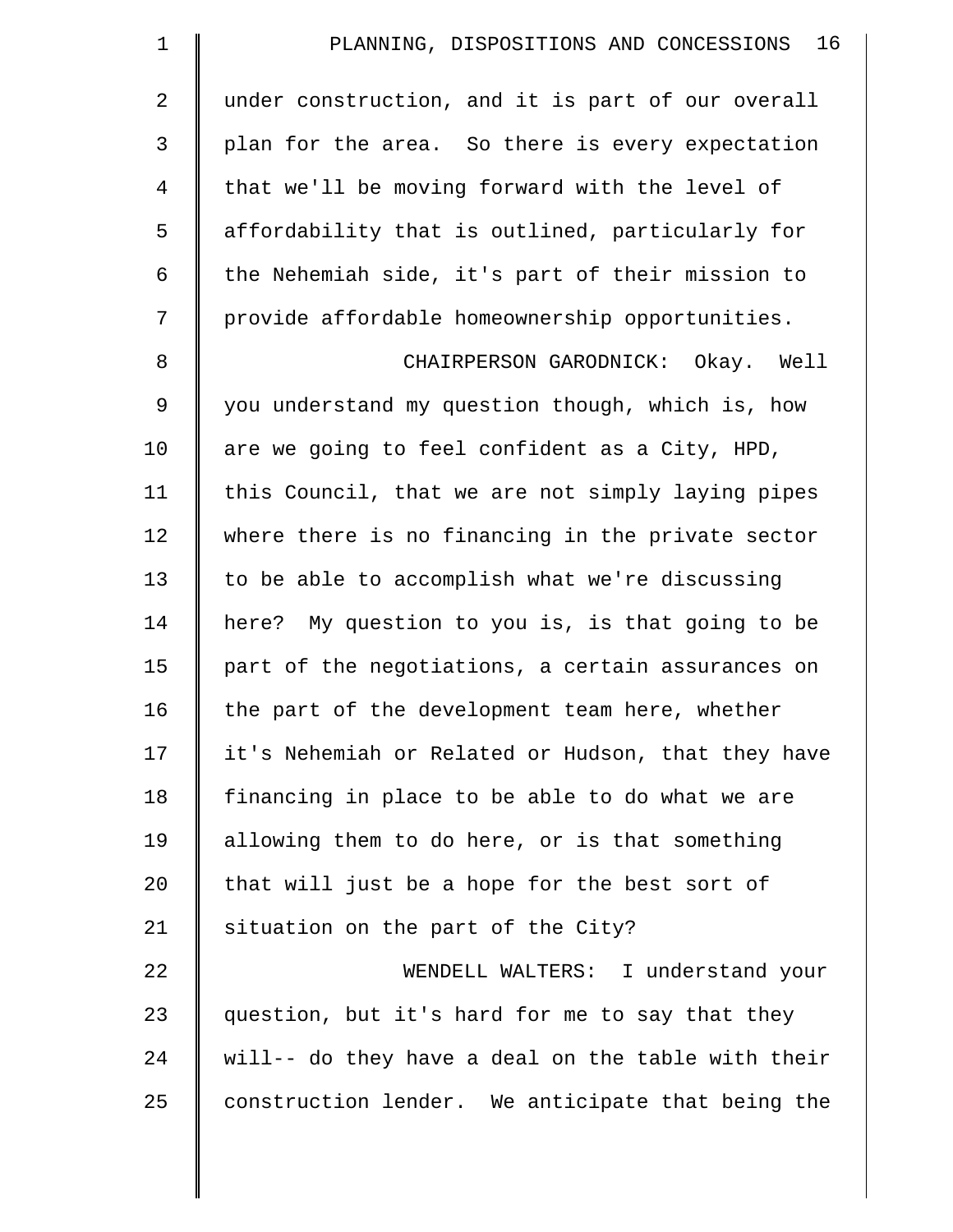| $\mathbf 1$ | PLANNING, DISPOSITIONS AND CONCESSIONS 17          |
|-------------|----------------------------------------------------|
| 2           | case; it has been the case for the earlier phases. |
| 3           | The units are priced at a certain level that-- and |
| 4           | subsidized at a certain level that allow for       |
| 5           | construction financing to more than likely happen. |
| 6           | The requirement that we have as an agency for      |
| 7           | really all of our projects is that we don't sell   |
| 8           | or convey the land or consummate a deal until      |
| 9           | construction financing is in place and committed   |
| 10          | to by a construction lender.                       |
| 11          | CHAIRPERSON GARODNICK: Okay.                       |
| 12          | Thank you for that. We have questions from         |
| 13          | Council Member Dickens.                            |
| 14          | COUNCIL MEMBER DICKENS: Thank you,                 |
| 15          | Mr. Chair. Good to see you Mr.--                   |
| 16          | WENDELL WALTERS: [Interposing]                     |
| 17          | Walters.                                           |
| 18          | COUNCIL MEMBER DICKENS: Walters.                   |
| 19          | I know your name. Now, I have a couple-- just      |
| 20          | clarity for me. Now, there's 740 units, of which   |
| 21          | the breakdown is 462 are homeownership? Is that    |
| 22          | correct?                                           |
| 23          | WENDELL WALTERS: That's correct.                   |
| 24          | COUNCIL MEMBER DICKENS: And what's                 |
| 25          | the AMI? Is subsidy in place for that?             |
|             |                                                    |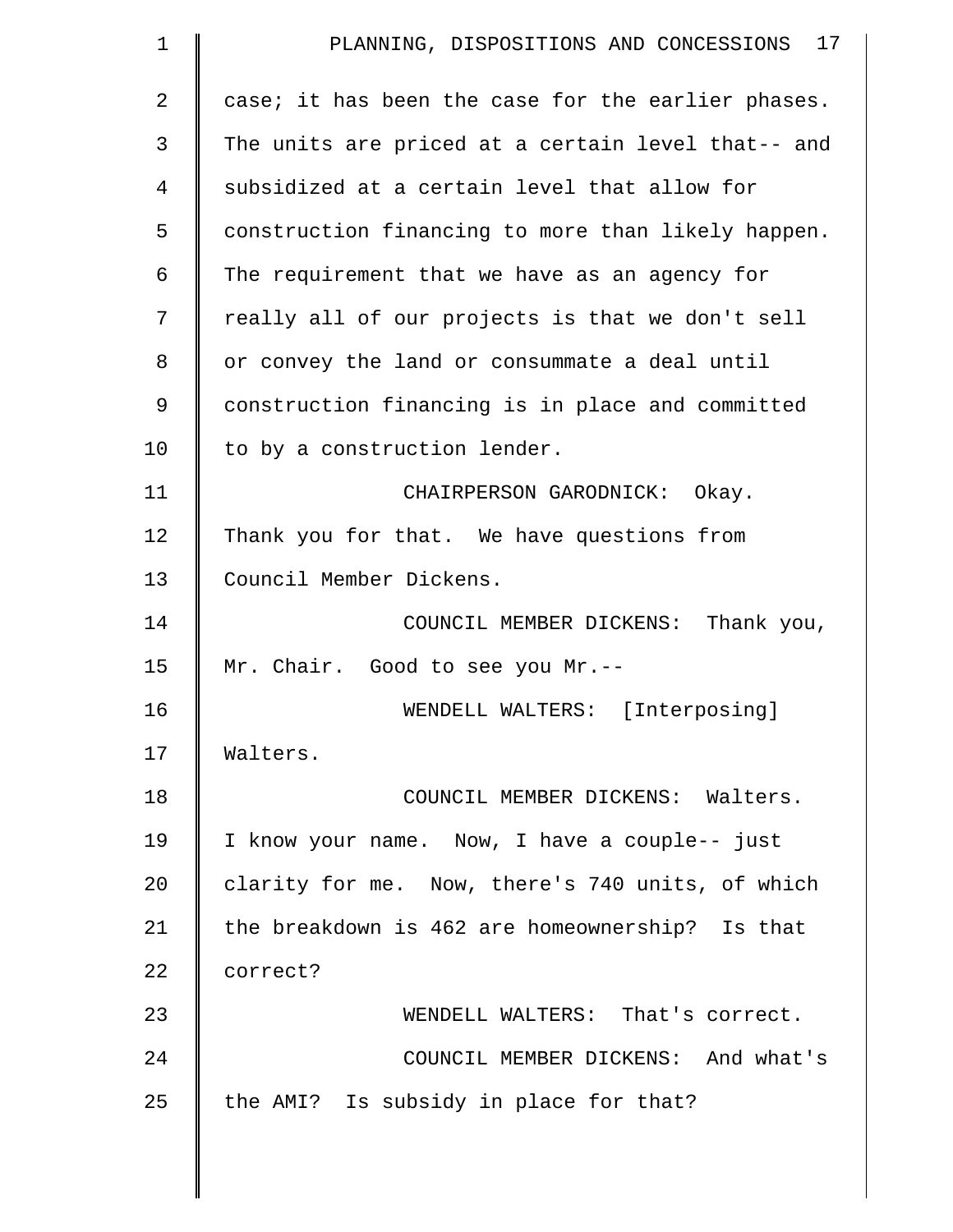| $\mathbf 1$ | 18<br>PLANNING, DISPOSITIONS AND CONCESSIONS       |
|-------------|----------------------------------------------------|
| 2           | WENDELL WALTERS: There are two                     |
| 3           | different sections of the project for home         |
| 4           | ownership. The first section would be the          |
| 5           | Nehemiah housing, which would be really the        |
| 6           | biggest part of it--                               |
| 7           | COUNCIL MEMBER DICKENS:                            |
| 8           | [Interposing] I didn't get to that. That's the--   |
| 9           | WENDELL WALTERS: [Interposing] The                 |
| 10          | 740, I believe the point of your question?         |
| 11          | COUNCIL MEMBER DICKENS: Yes.                       |
| 12          | WENDELL WALTERS: There's 462 units                 |
| 13          | of homeownership on that. And--                    |
| 14          | COUNCIL MEMBER DICKENS:                            |
| 15          | [Interposing] At what AMI?                         |
| 16          | WENDELL WALTERS: And for the AMI                   |
| 17          | of the project, it ranges from 60% to 110% of AMI. |
| 18          | COUNCIL MEMBER DICKENS: Oh, that's                 |
| 19          | very good. I didn't know you could do that. The    |
| 20          | 198 units of the 740 low-income, what's the AMI on |
| 21          | that?                                              |
| 22          | WENDELL WALTERS: We'll be taking                   |
| 23          | advantage of our low-income rental subsidy         |
| 24          | programs our normal low-income rental subsidy      |
| 25          | programs, that are all at 60% of AMI and lower.    |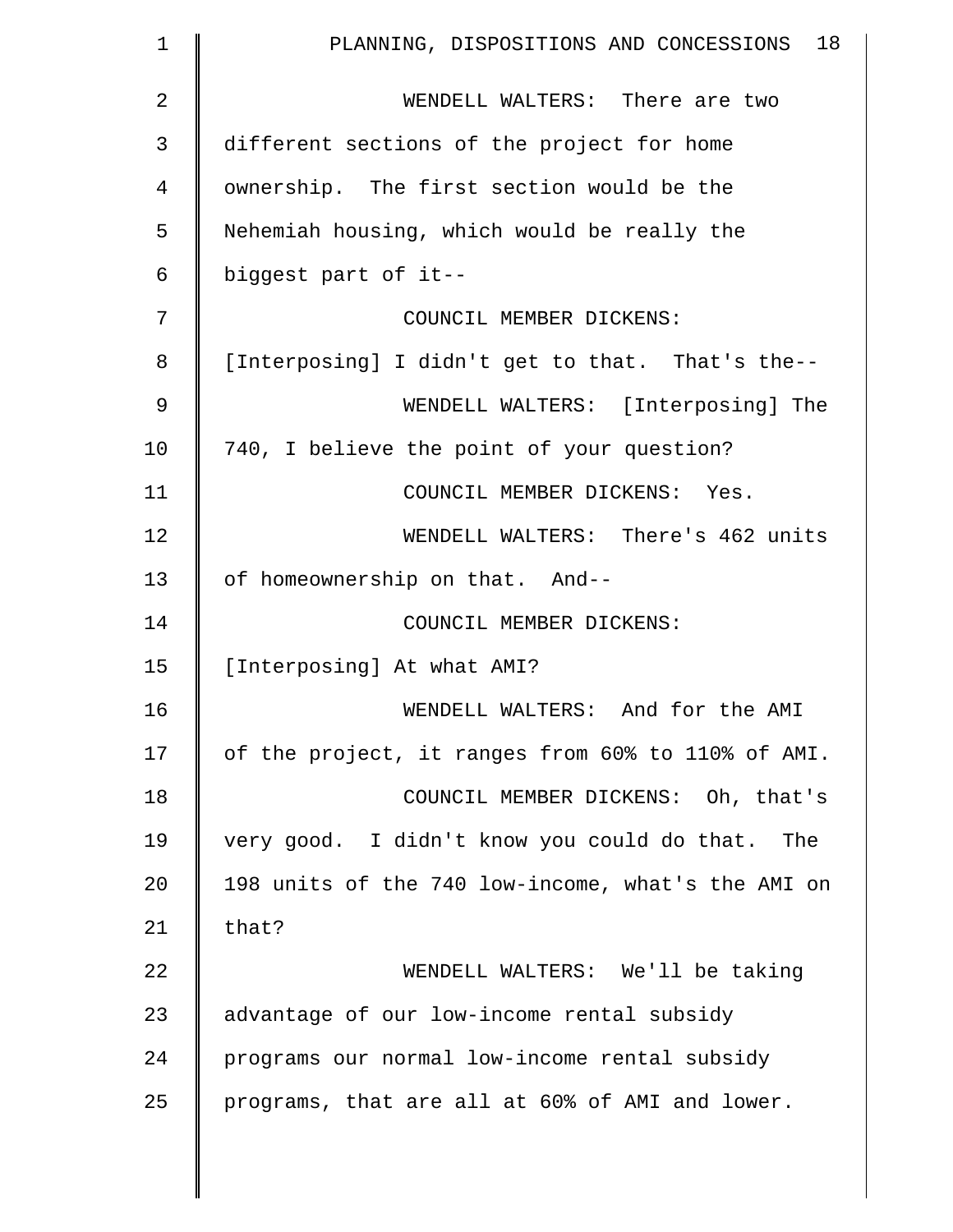| $\mathbf 1$    | PLANNING, DISPOSITIONS AND CONCESSIONS 19          |
|----------------|----------------------------------------------------|
| $\overline{2}$ | There will be a tier of 20%-- 80% of AMI for that  |
| 3              | section.                                           |
| 4              | COUNCIL MEMBER DICKENS: But is 60%                 |
| 5              | $AMI - -$                                          |
| 6              | WENDELL WALTERS: [Interposing]                     |
| 7              | Mostly 60%.                                        |
| 8              | COUNCIL MEMBER DICKENS: Very, very                 |
| 9              | good. And the 80 units on senior? I just want      |
| 10             | this on the record, so in the future when you and  |
| 11             | I have a meeting; we have clarity and              |
| 12             | understanding from whence I come.                  |
| 13             | WENDELL WALTERS: Understood.                       |
| 14             | COUNCIL MEMBER DICKENS: The 80                     |
| 15             | senior units, tell me about that? What is the AMI  |
| 16             | for our seniors?                                   |
| 17             | WENDELL WALTERS: We anticipate                     |
| 18             | using the same low-income rental subsidy programs  |
| 19             | and perhaps other sources, particularly from the   |
| 20             | federal government section 202 to finance the      |
| 21             | senior housing component of the project, which     |
| 22             | will anticipate having AMIs under 60% of AMI.      |
| 23             | COUNCIL MEMBER DICKENS: I think                    |
| 24             | this is excellent that HPD was able to put in this |
| 25             | type of subsidy. This is great. Now let's go       |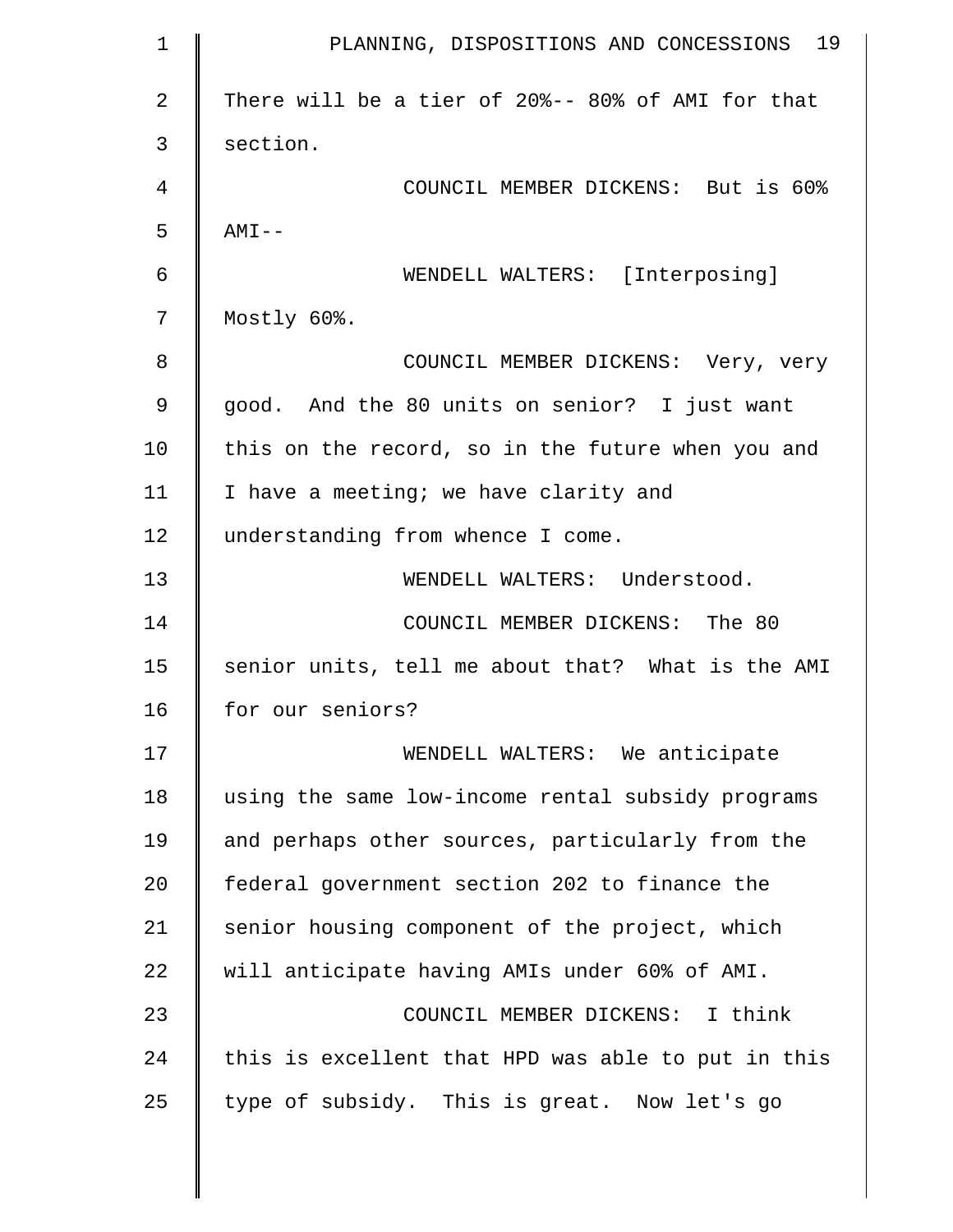| $\mathbf 1$    | 20<br>PLANNING, DISPOSITIONS AND CONCESSIONS      |
|----------------|---------------------------------------------------|
| $\overline{a}$ | into the 1,118. Now those are all one to two-     |
| 3              | families. Is that correct?                        |
| 4              | WENDELL WALTERS: Not all. There's                 |
| 5              | going to be a substantial portion of apartments   |
| 6              | there that will be homeownership units as well.   |
| 7              | $So --$                                           |
| 8              | COUNCIL MEMBER DICKENS:                           |
| 9              | [Interposing] Well how many of those are going to |
| 10             | be the one to two-family?                         |
| 11             | WENDELL WALTERS: They'll be 300--                 |
| 12             | well, total houses, they'll be 320, one and two-  |
| 13             | family houses. And then they'll be another 720    |
| 14             | co-op and condo units.                            |
| 15             | COUNCIL MEMBER DICKENS: 700 and                   |
| 16             | what?                                             |
| 17             | WENDELL WALTERS: 20.                              |
| 18             | COUNCIL MEMBER DICKENS: I didn't                  |
| 19             | hear you.                                         |
| 20             | WENDELL WALTERS: 720.                             |
| 21             | COUNCIL MEMBER DICKENS: Will be                   |
| 22             | how much?                                         |
| 23             | WENDELL WALTERS: Co-op and condo                  |
| 24             | units.                                            |
| 25             | COUNCIL MEMBER DICKENS: And what                  |
|                |                                                   |
|                |                                                   |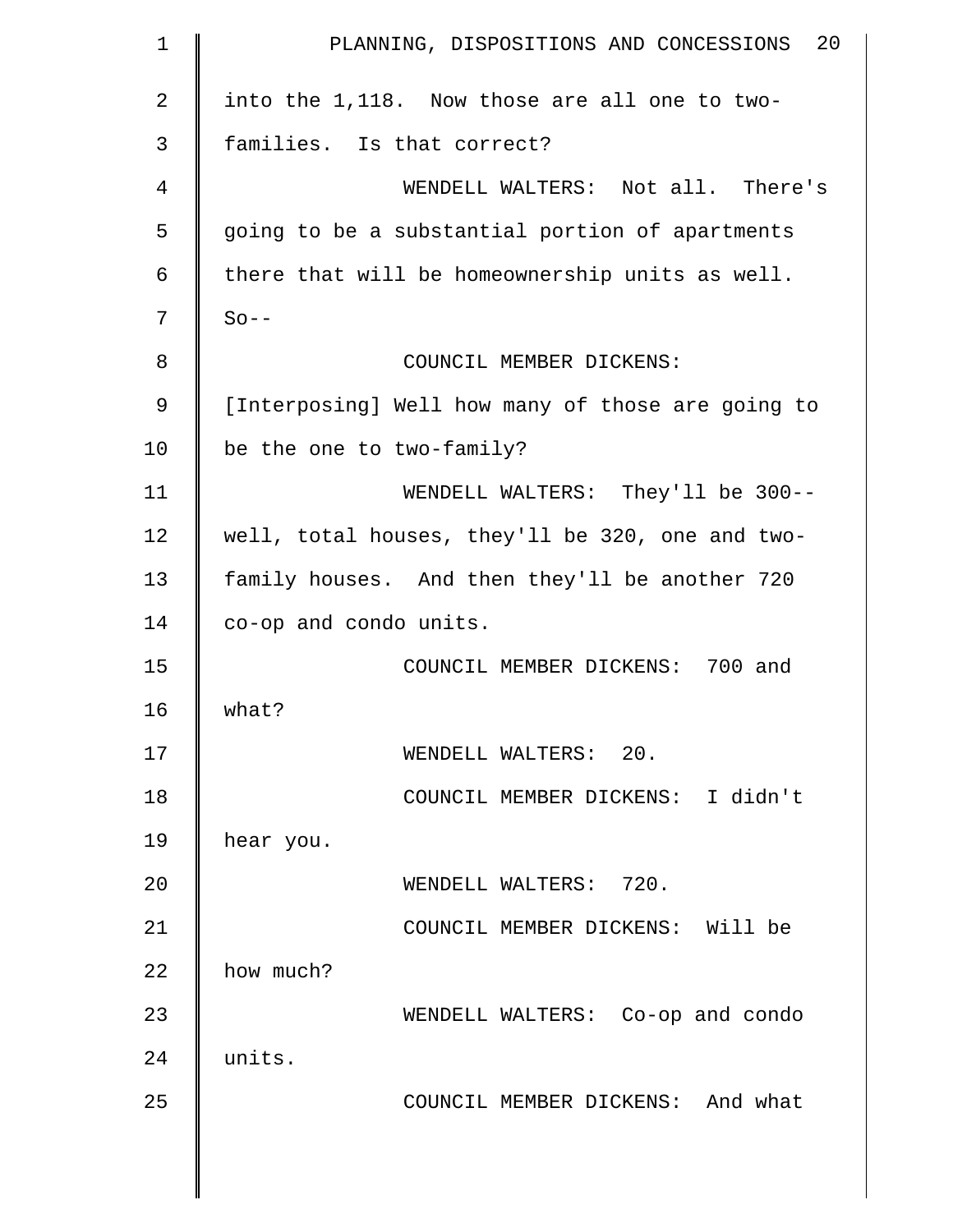| $\mathbf 1$    | 21<br>PLANNING, DISPOSITIONS AND CONCESSIONS      |
|----------------|---------------------------------------------------|
| $\overline{a}$ | will be the AMI for those co-op, condo units?     |
| 3              | WENDELL WALTERS: Those--                          |
| 4              | COUNCIL MEMBER DICKENS:                           |
| 5              | [Interposing] And what constitutes the difference |
| 6              | between co-op and the condo?                      |
| 7              | WENDELL WALTERS: Well we're still                 |
| 8              | working on the structure of that. The structural  |
| 9              | makeup of the project will have either an         |
| 10             | underlying mortgage in the form of a co-op that   |
| 11             | each resident has shares of the corporation--     |
| 12             | COUNCIL MEMBER DICKENS:                           |
| 13             | [Interposing] I know what a co-op is. I just want |
| 14             | to know--                                         |
| 15             | WENDELL WALTERS: [Interposing] And                |
| 16             | the condo will just have a fee simple title       |
| 17             | ownership of the condos--                         |
| 18             | COUNCIL MEMBER DICKENS:                           |
| 19             | [Interposing] I understand. I know the            |
| 20             | definition. I'm trying to get an understanding of |
| 21             | how-- what was the breakdown, how you arrived a   |
| 22             | co-op versus condos. What will be the AMI on the  |
| 23             | $co-ops?$                                         |
| 24             | WENDELL WALTERS: They'll range                    |
| 25             | from 60 to 110.                                   |
|                |                                                   |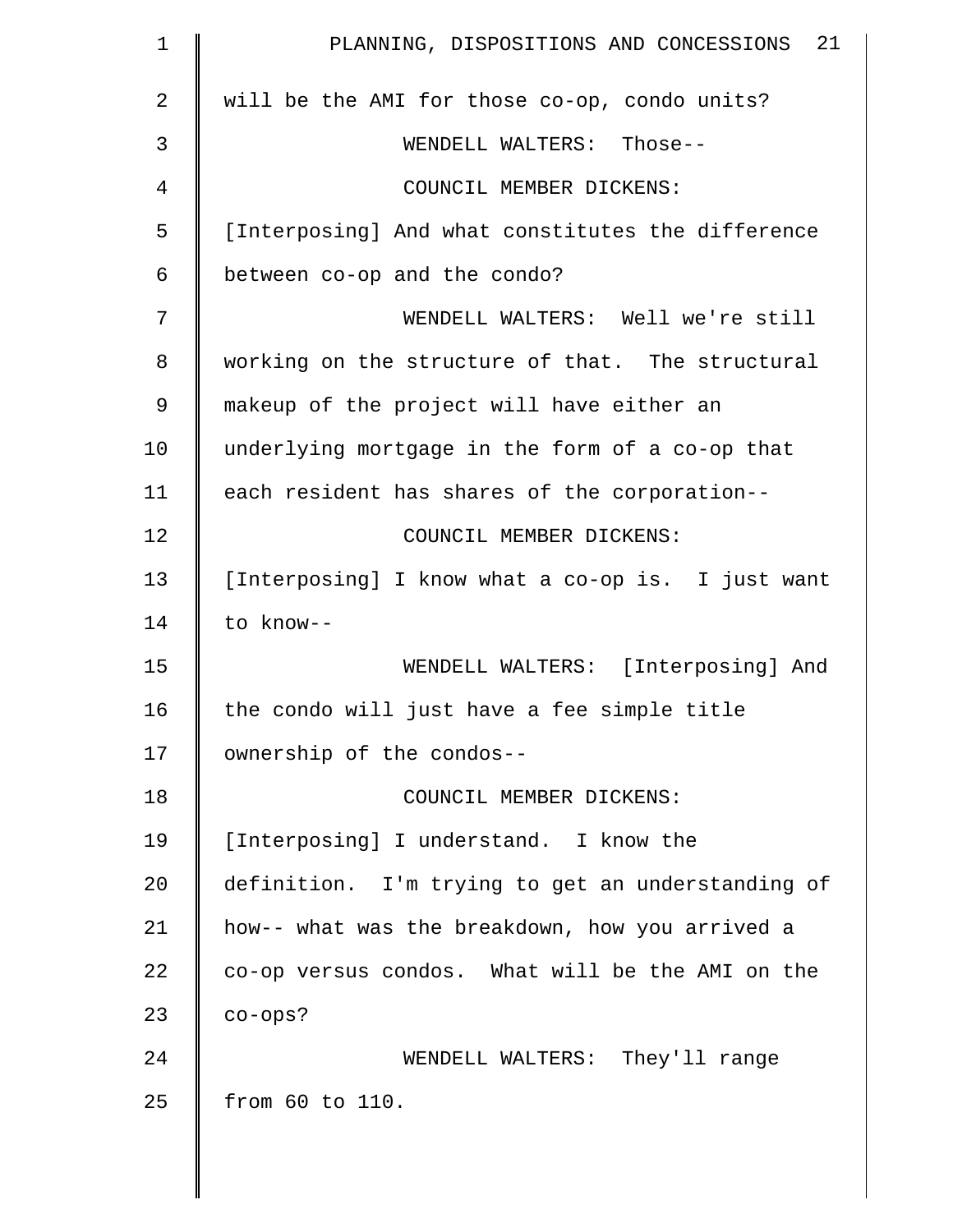| 1              | PLANNING, DISPOSITIONS AND CONCESSIONS 22          |
|----------------|----------------------------------------------------|
| $\overline{2}$ | COUNCIL MEMBER DICKENS: And on the                 |
| 3              | condos?                                            |
| 4              | WENDELL WALTERS: The same percent.                 |
| 5              | We're still-- I must say that the development of   |
| 6              | this portion of the project will be a number of    |
| 7              | years, maybe FY 13, perhaps even FY 14 for that.   |
| 8              | So we're still kind of working through the         |
| $\mathsf 9$    | structure of that. At this point it's anticipated  |
| 10             | to be co-ops.                                      |
| 11             | COUNCIL MEMBER DICKENS: And pardon                 |
| 12             | my redundancy but on those one to two-family       |
| 13             | homeownerships, what was the AMI on that?          |
| 14             | WENDELL WALTERS: We'll have 80% of                 |
| 15             | the units on the one and two-family houses will be |
| 16             | below 80% of AMI.                                  |
| 17             | COUNCIL MEMBER DICKENS: Below 80%?                 |
| 18             | WENDELL WALTERS: Up to and below.                  |
| 19             | COUNCIL MEMBER DICKENS: Up to                      |
| 20             | what? Up to 80.                                    |
| 21             | WENDELL WALTERS: Up to 80, right.                  |
| 22             | COUNCIL MEMBER DICKENS: Oh, so it                  |
| 23             | could be anywhere between 60-- some may even go as |
| 24             | $low$ as $50$ .                                    |
| 25             | WENDELL WALTERS: Traditionally the                 |
|                |                                                    |
|                |                                                    |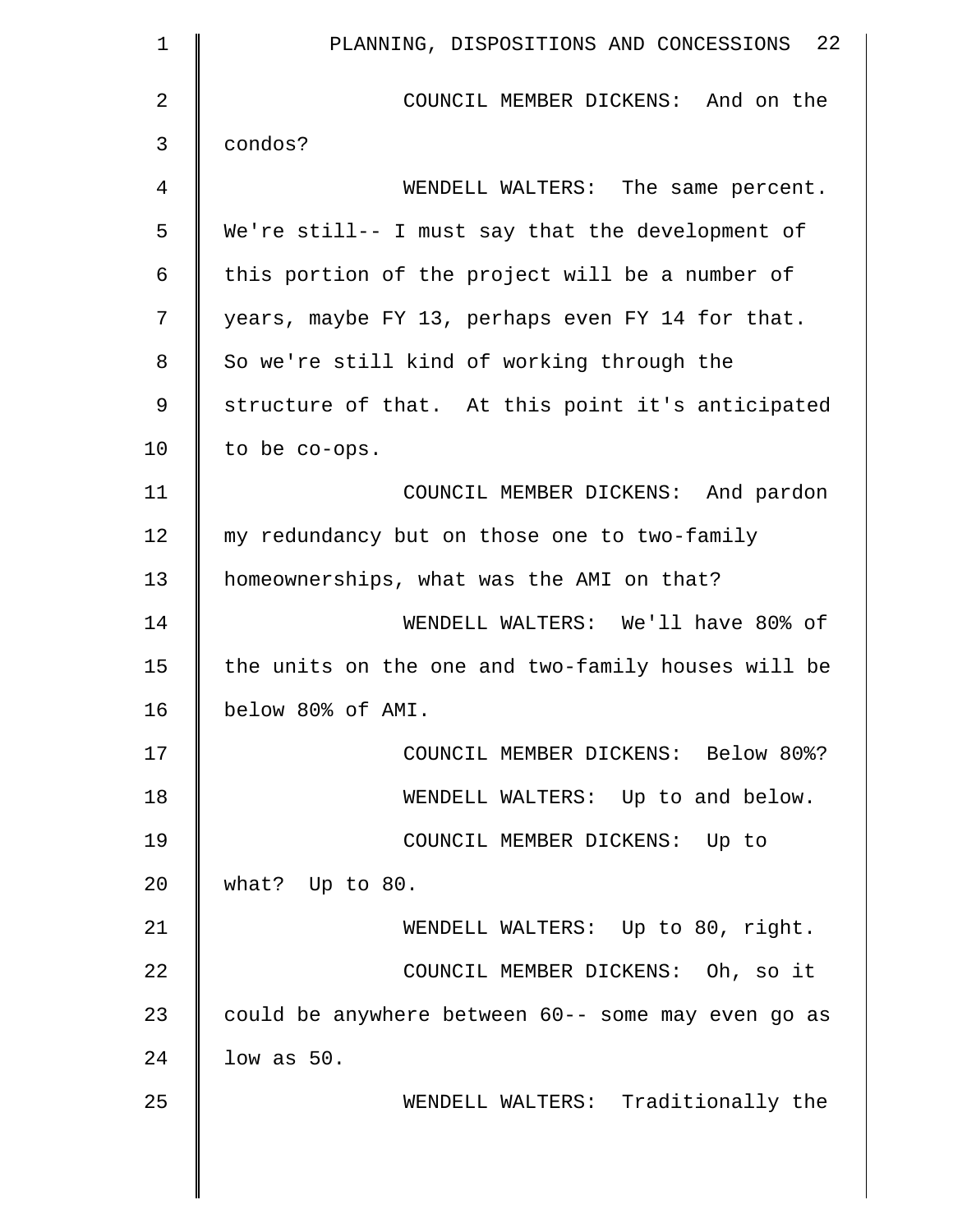| $\mathbf 1$ | 23<br>PLANNING, DISPOSITIONS AND CONCESSIONS      |
|-------------|---------------------------------------------------|
| 2           | Nehemiah single-family houses, that are the       |
| 3           | smallest family houses and are constructed--      |
| 4           | COUNCIL MEMBER DICKENS:                           |
| 5           | [Interposing] It might go down to about 70?       |
| 6           | WENDELL WALTERS: I must say are--                 |
| 7           | could be around that level-- constructed in a     |
| 8           | manner that allows for us to save considerable    |
| 9           | const on construction, which allows us to then    |
| 10          | price them accordingly.                           |
| 11          | COUNCIL MEMBER DICKENS: All right,                |
| 12          | now this type of subsidy, is this available only  |
| 13          | on homeownership, one to two-family, condos, co-  |
| 14          | op? Because I see you have 740, well not 740.     |
| 15          | You've got 198, plus 80, which is rentals.        |
| 16          | WENDELL WALTERS: We have a number                 |
| 17          | of rental units in the project as well.           |
| 18          | COUNCIL MEMBER DICKENS: Yeah, I                   |
| 19          | know, that's what I'm saying. Those types of      |
| 20          | subsidies are they available throughout the City  |
| 21          | or was this just for East New York?               |
| 22          | WENDELL WALTERS: We have subsidy                  |
| 23          | and money in our budgets to finance all of our    |
| 24          | projects where appropriate. This project has been |
| 25          | in the works for a very long time. We currently   |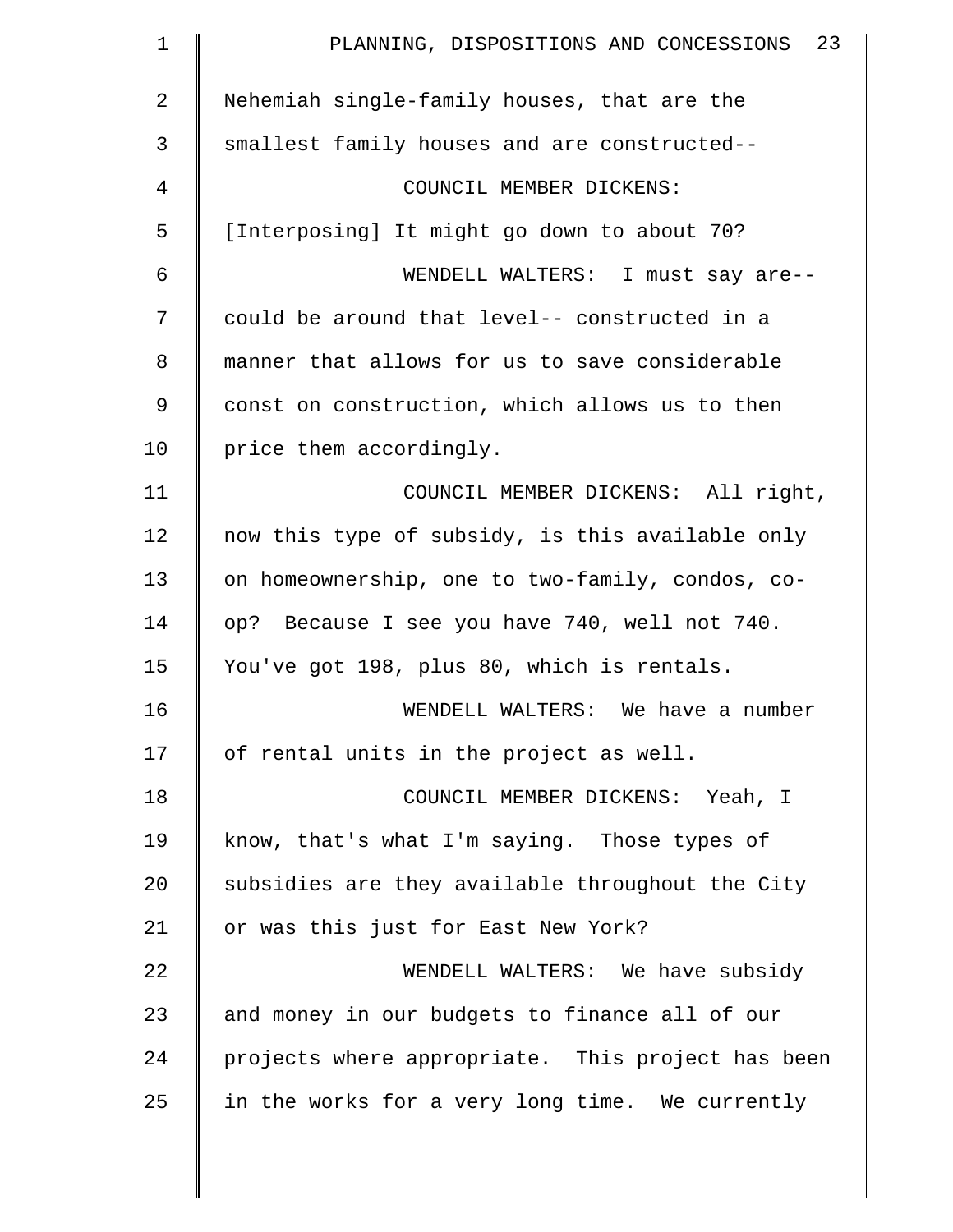| $\mathbf 1$    | PLANNING, DISPOSITIONS AND CONCESSIONS 24          |
|----------------|----------------------------------------------------|
| $\overline{a}$ | have two phases of the project in construction.    |
| 3              | We have worked with the Nehemiah brand for, as I'm |
| 4              | sure you know, quite a number of years, and its    |
| 5              | mission of providing affordable homeownership      |
| 6              | opportunities is a longstanding one. And we've     |
| 7              | been able to do so quite well with them. To        |
| 8              | answer your question, we provide subsidies to all  |
| 9              | of our projects, where appropriate, including      |
| 10             | other districts in New York City where             |
| 11             | homeownership possibilities are possible.          |
| 12             | COUNCIL MEMBER DICKENS: Or in the                  |
| 13             | case of some rentals, not just homeownership but   |
| 14             | rentals as well.                                   |
| 15             | WENDELL WALTERS: As well, correct.                 |
| 16             | COUNCIL MEMBER DICKENS: Well I                     |
| 17             | commend my colleague Council Member Barron on      |
| 18             | obtaining such a phenomenal, phenomenal            |
| 19             | affordability for his district; I think that's     |
| 20             | great. And I realize that, you know, that HPD      |
| 21             | possibly has a-- you know, he's been able to work  |
| 22             | very well with HPD. So I thank you for that        |
| 23             | knowledge. That's all, Chair.                      |
| 24             | CHAIRPERSON GARODNICK: Thank you,                  |
| 25             | Council Member Dickens.                            |
|                |                                                    |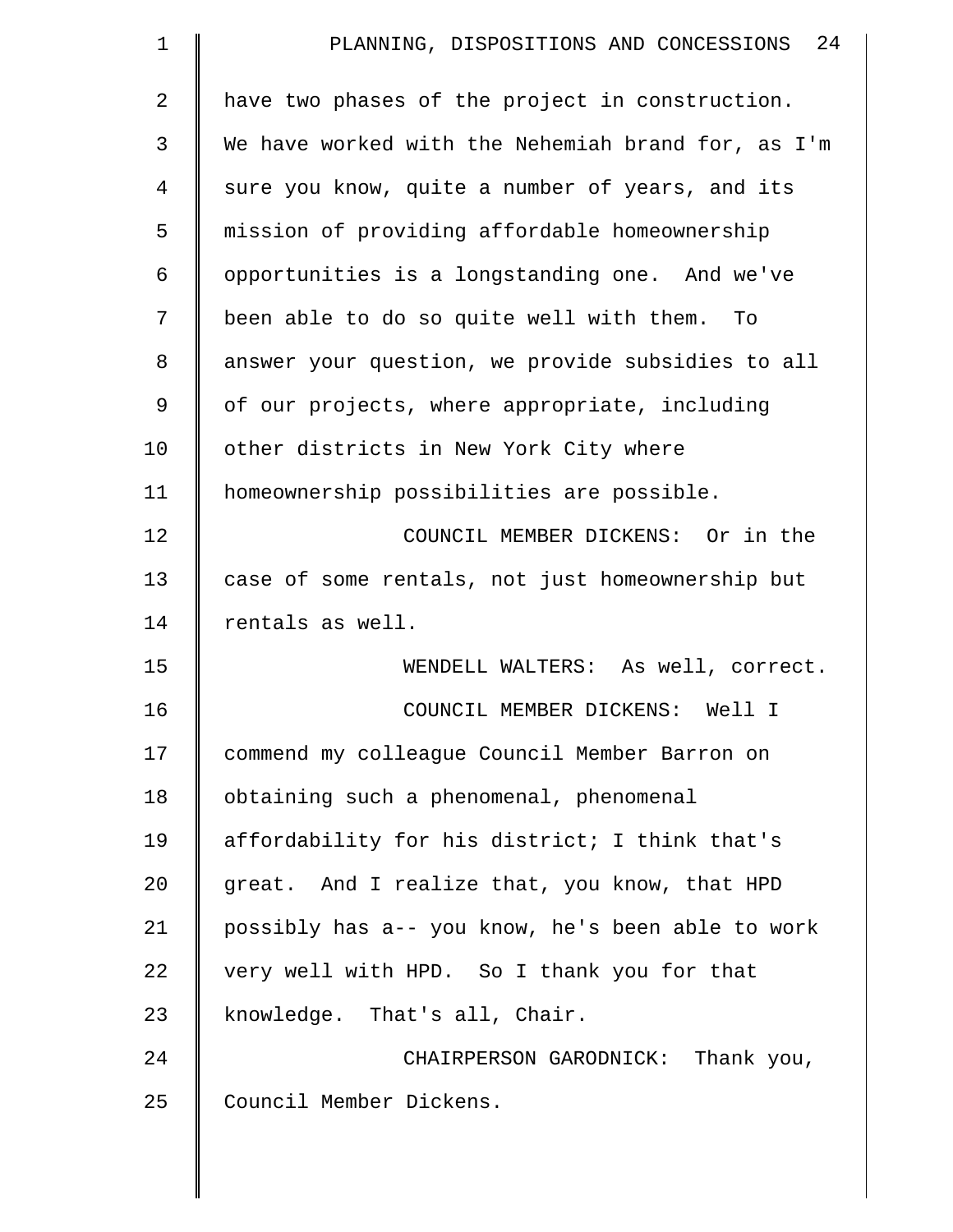| $\mathbf 1$    | PLANNING, DISPOSITIONS AND CONCESSIONS 25          |
|----------------|----------------------------------------------------|
| 2              | WENDELL WALTERS: You're welcome.                   |
| 3              | CHAIRPERSON GARODNICK: Okay,                       |
| $\overline{4}$ | seeing no other members of the public wishing to   |
| 5              | testify on these items, and Council Member Dickens |
| 6              | having made her points extremely clearly, we will  |
| 7              | close the hearing on Land Use numbers 1009 to 1013 |
| 8              | the related items of Gateway Estates, the sequel.  |
| $\mathsf 9$    | And we will open the hearing, I'm going to note    |
| 10             | that we are going to lay that item over until the  |
| 11             | next meeting of our subcommittee, and you were     |
| 12             | correct to point out that Council Member Barron    |
| 13             | has expressed his strong support for this item and |
| 14             | regrets that he wasn't able to join us, but we got |
| 15             | started a little late and he had to run off. And   |
| 16             | he asked me to communicate that to you and to put  |
| 17             | it on the record. We'll now open the hearing on    |
| 18             | Land Use number 984, Non-ULURP number 20095295HAX, |
| 19             | 463 East 159th Street in the Bronx, in the         |
| 20             | district of Council Member Arroyo. Ms. Arroyo?     |
| 21             | THERESA ARROYO: Thank you. I'm                     |
| 22             | not related. LU 984 consists of the proposed       |
| 23             | disposition of a vacant city-owned building        |
| 24             | located at 463 East 159th Street through HPD's     |
| 25             | Asset Sales Program. The purchaser, 142-05         |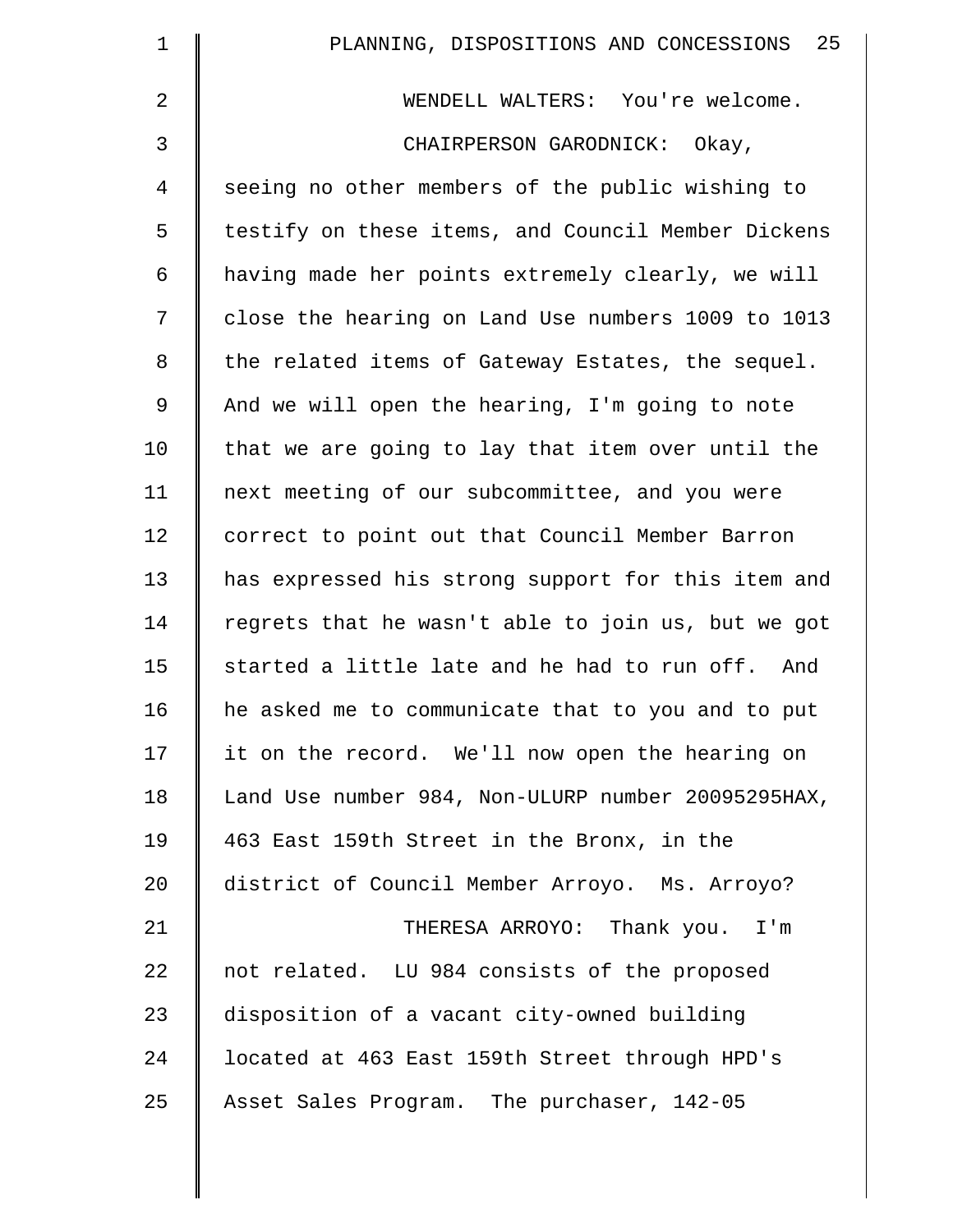| $\mathbf 1$ | 26<br>PLANNING, DISPOSITIONS AND CONCESSIONS       |
|-------------|----------------------------------------------------|
| 2           | Rockaway Boulevard, Queens, LLC, proposes to       |
| 3           | acquire the neighboring distressed property from   |
| 4           | the private owner. This gets interesting. They     |
| 5           | will then combine the two lots and construct an    |
| 6           | eight-unit building. That is the proposed plan.    |
| 7           | However in the event they are unable to acquire    |
| 8           | the adjacent property, the purchaser will demolish |
| 9           | the existing one-family home, which is what we are |
| 10          | seeing disposition approval for, and will build    |
| 11          | instead a two-family handicap-accessible home.     |
| 12          | Council Member Arroyo has reviewed the project and |
| 13          | indicated her support.                             |
| 14          | CHAIRPERSON GARODNICK: Thank you.                  |
| 15          | Okay, let's just understand. If they're            |
| 16          | successful in acquiring the lot next door and      |
| 17          | creating the eight-units, what is the              |
| 18          | affordability of those units?                      |
| 19          | THERESA ARROYO: That's not                         |
| 20          | something-- we're not holding anything on that. I  |
| 21          | mean eight-units would be rent stabilized, would   |
| 22          | be market.                                         |
| 23          | CHAIRPERSON GARODNICK: Market                      |
| 24          | rate--                                             |
| 25          | THERESA ARROYO: [Interposing]                      |
|             |                                                    |
|             |                                                    |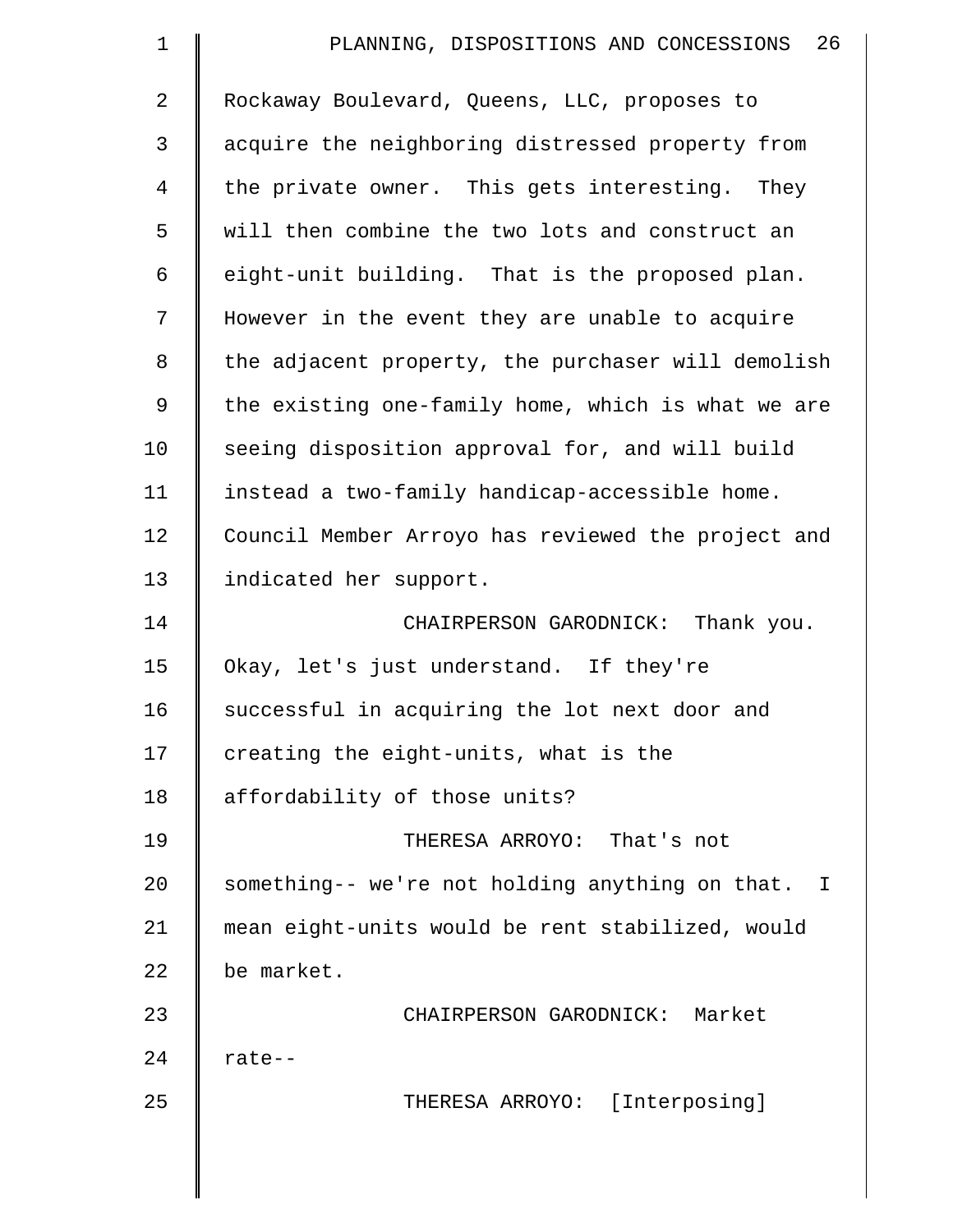| 1  | PLANNING, DISPOSITIONS AND CONCESSIONS 27          |
|----|----------------------------------------------------|
| 2  | Right.                                             |
| 3  | CHAIRPERSON GARODNICK: But rent                    |
| 4  | stabilized apartments. Same thing is true for the  |
| 5  | development of the two-family home if they're not  |
| 6  | successful in their negotiations?                  |
| 7  | THERESA ARROYO: The two-family                     |
| 8  | home would be market also.                         |
| 9  | CHAIRPERSON GARODNICK: Also                        |
| 10 | market. Right. And that's not-- that would not     |
| 11 | be rent-stabilized?                                |
| 12 | THERESA ARROYO: Right.                             |
| 13 | CHAIRPERSON GARODNICK: Okay. And                   |
| 14 | Council Member Arroyo is supportive of this?       |
| 15 | THERESA ARROYO: Yes.                               |
| 16 | CHAIRPERSON GARODNICK: And the                     |
| 17 | purchaser was chosen through any particular        |
| 18 | process?                                           |
| 19 | THERESA ARROYO: Competitive                        |
| 20 | process. Competitive request for offers.           |
| 21 | CHAIRPERSON GARODNICK: Okay.                       |
| 22 | Thank you. Seeing no members of the public         |
| 23 | wishing to testify on this item, I close the       |
| 24 | hearing on Land Use 984, Non-ULURP 20095295HAX.    |
| 25 | And just clarify for the purposes of voting today; |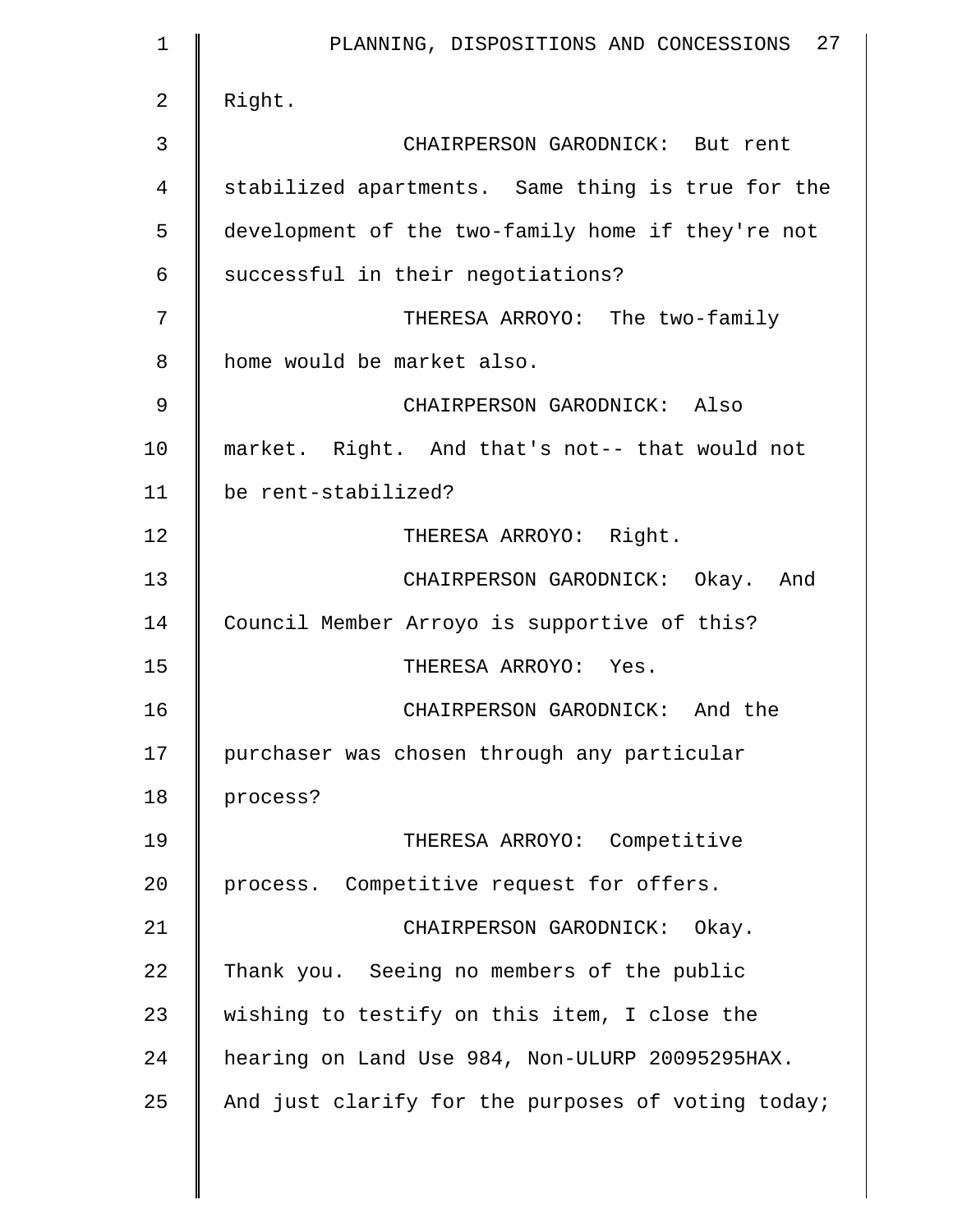| $\mathbf 1$    | PLANNING, DISPOSITIONS AND CONCESSIONS 28          |
|----------------|----------------------------------------------------|
| $\overline{a}$ | we're going to lay over all of the items on        |
| 3              | today's calendar, with the exception of Land Use   |
| 4              | 931, 982 and 984. So for those of you playing at   |
| 5              | home, that means Gateway we're holding, and the    |
| 6              | other items we heard today plus the Puerto Rican   |
| 7              | Traveling Theatre Company are on the agenda. And   |
| 8              | to be voted on, the Chair is recommending an Aye   |
| 9              | vote, and we'll ask the Counsel to call the roll.  |
| 10             | CAROL SHINE: Carol Shine, Counsel                  |
| 11             | to the Sub Committee. Chair Garodnick?             |
| 12             | CHAIRPERSON GARODNICK: I vote Aye.                 |
| 13             | CAROL SHINE: Council Member                        |
| 14             | Gonzalez?                                          |
| 15             | COUNCIL MEMBER GONZALEZ: Aye.                      |
| 16             | CAROL SHINE: Council Member                        |
| 17             | Dickens?                                           |
| 18             | COUNCIL MEMBER DICKENS: Aye.                       |
| 19             | CAROL SHINE: By a vote of three in                 |
| 20             | the affirmative, none in the negative and no       |
| 21             | abstentions, the aforementioned items are approved |
| 22             | and referred to the full Committee.                |
| 23             | CHAIRPERSON GARODNICK: Thank you                   |
| 24             | very much. And with that we're adjourned.          |
| 25             |                                                    |
|                |                                                    |